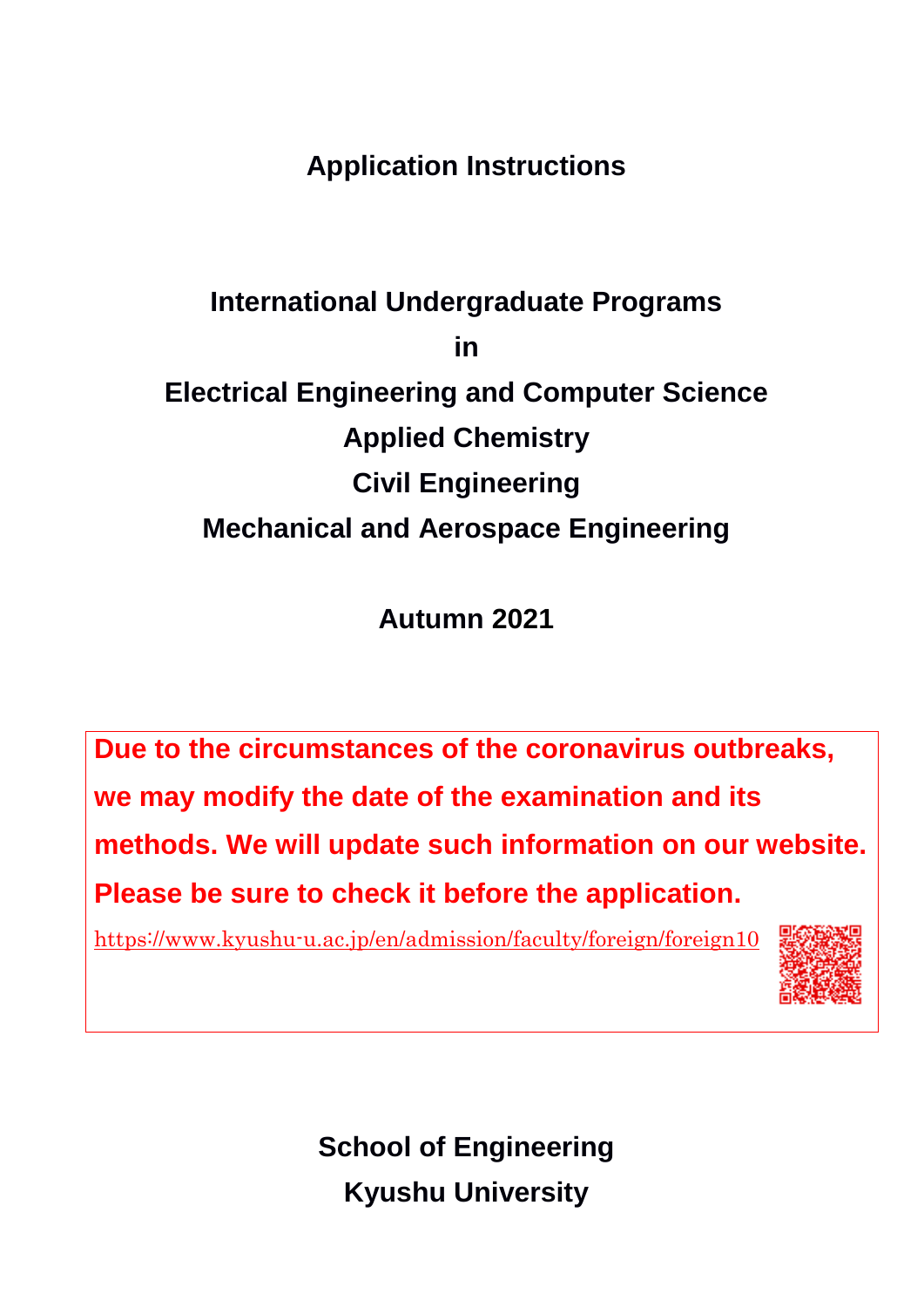# 【**TABLE OF CONTENTS**】

|                                                                                                                                                                                                                                | $\mathbf 1$     |
|--------------------------------------------------------------------------------------------------------------------------------------------------------------------------------------------------------------------------------|-----------------|
| Admissions Timetable and the state of the state of the state of the state of the state of the state of the state of the state of the state of the state of the state of the state of the state of the state of the state of th | $\overline{2}$  |
|                                                                                                                                                                                                                                | 3               |
|                                                                                                                                                                                                                                | 3               |
|                                                                                                                                                                                                                                | $6\phantom{1}6$ |
|                                                                                                                                                                                                                                | $\overline{7}$  |
|                                                                                                                                                                                                                                | $\overline{7}$  |
|                                                                                                                                                                                                                                | $\overline{7}$  |
|                                                                                                                                                                                                                                | 8               |
| 4.4. Send Application Form and Documents via Registered Mail<br>1998 - The Mail Long Mail Long Mail Long Mail Long Mail Long Mail Long Mail Long Mail Long Mail Long Mail Long                                                 | 8               |
| 4.5. English Proficiency Test Scores or Other Proof_____________________________                                                                                                                                               | 10              |
|                                                                                                                                                                                                                                | 11              |
|                                                                                                                                                                                                                                | 13              |
|                                                                                                                                                                                                                                | 13              |
|                                                                                                                                                                                                                                | 13              |
|                                                                                                                                                                                                                                | 14              |
|                                                                                                                                                                                                                                | 14              |
| 8. Enrollment Procedure                                                                                                                                                                                                        | 14              |
|                                                                                                                                                                                                                                | 15              |
|                                                                                                                                                                                                                                | 15              |
|                                                                                                                                                                                                                                | 15              |
| 9.3. Kyushu University International Undergraduate Scholarship__________________                                                                                                                                               | 15              |
| 9.4. The Monbukagakusho Honors Scholarship for Privately Financed International Students_16                                                                                                                                    |                 |
|                                                                                                                                                                                                                                | 16              |
|                                                                                                                                                                                                                                | 16              |
| 11. Disclosure of Grades in the Admission Screenings 2021________________________                                                                                                                                              | 17              |
|                                                                                                                                                                                                                                | 17              |
|                                                                                                                                                                                                                                | 17              |
| 12.2. Personal Information<br><u> 1989 - Johann Stoff, deutscher Stoff, der Stoff, der Stoff, der Stoff, der Stoff, der Stoff, der Stoff, der S</u>                                                                            | 17              |
|                                                                                                                                                                                                                                | 17              |
| 12.4. Purchase/preparation of your personal computer____________________________                                                                                                                                               | 18              |
| 13. Ad Hoc Pre-qualification Screening                                                                                                                                                                                         | 19              |

#### **< Contact Information >**

Admission Division of Student Affairs Department Kyushu University 744 Motooka Nishi-ku Fukuoka 819-0395 FAX: +81-92-802-2008 << Office Hours >> Mon. – Fri., 9:00 a.m. – 5:00 p.m. (Japan time) E-mail: nyu-inquiry@jimu.kyushu-u.ac.jp Website: www.kyushu-u.ac.jp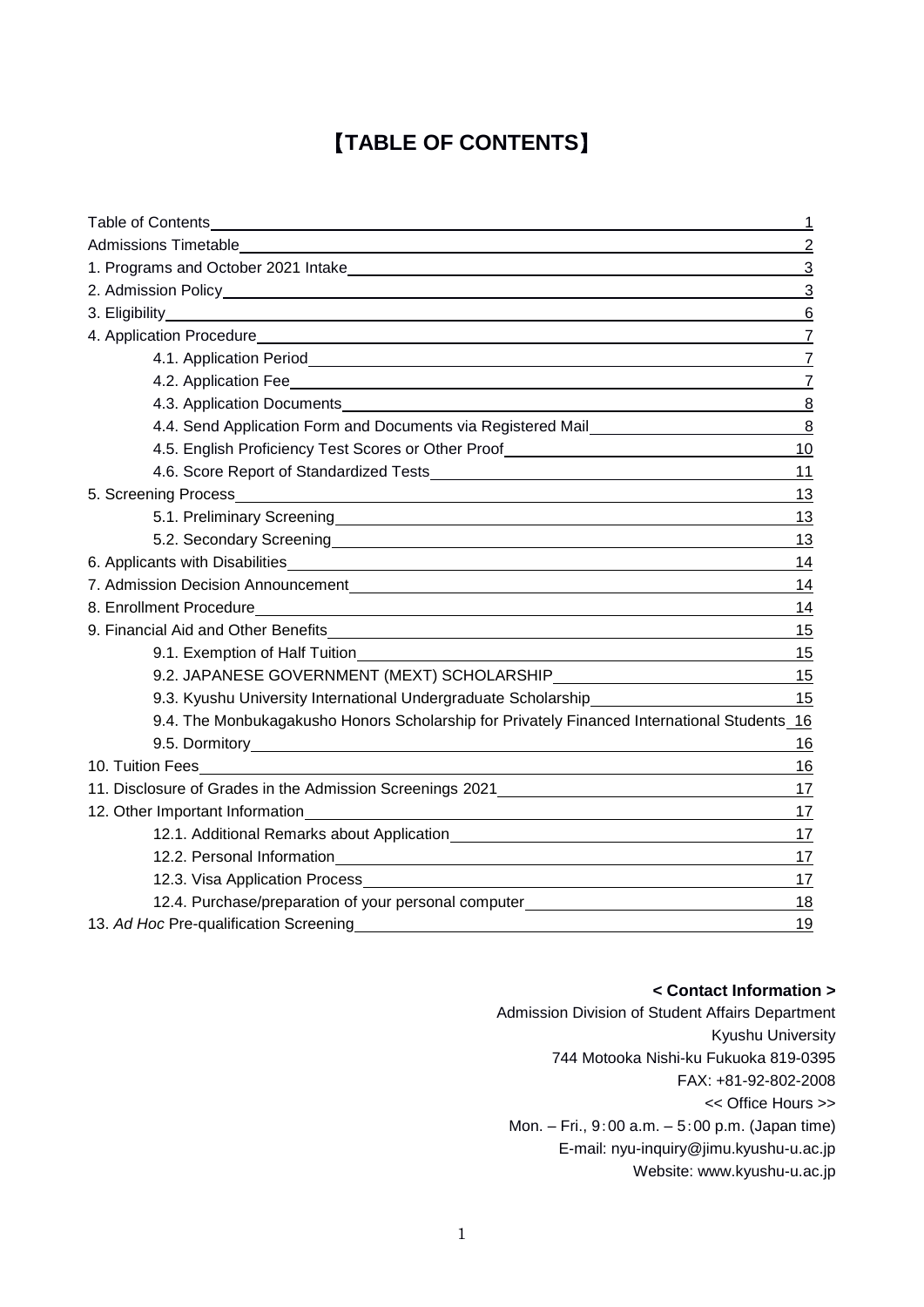# **Admissions Timetable**

| <b>Application Period</b>                            | January $6 - 21$ , 2021,<br>5 p.m. (Japan time) |
|------------------------------------------------------|-------------------------------------------------|
| <b>Preliminary Screening Results</b><br>Announcement | February 15, 2021, 11 a.m.<br>(Japan time)      |
| <b>Secondary Screening</b>                           | Late February – Early March                     |
| <b>Admission Decision</b><br>Announcement            | March 25, 2021, 11 a.m.<br>(Japan time)         |
| Enrollment Procedure Deadline                        | April 19, 2021                                  |
| <b>Start of the Semester</b>                         | October 1, 2021                                 |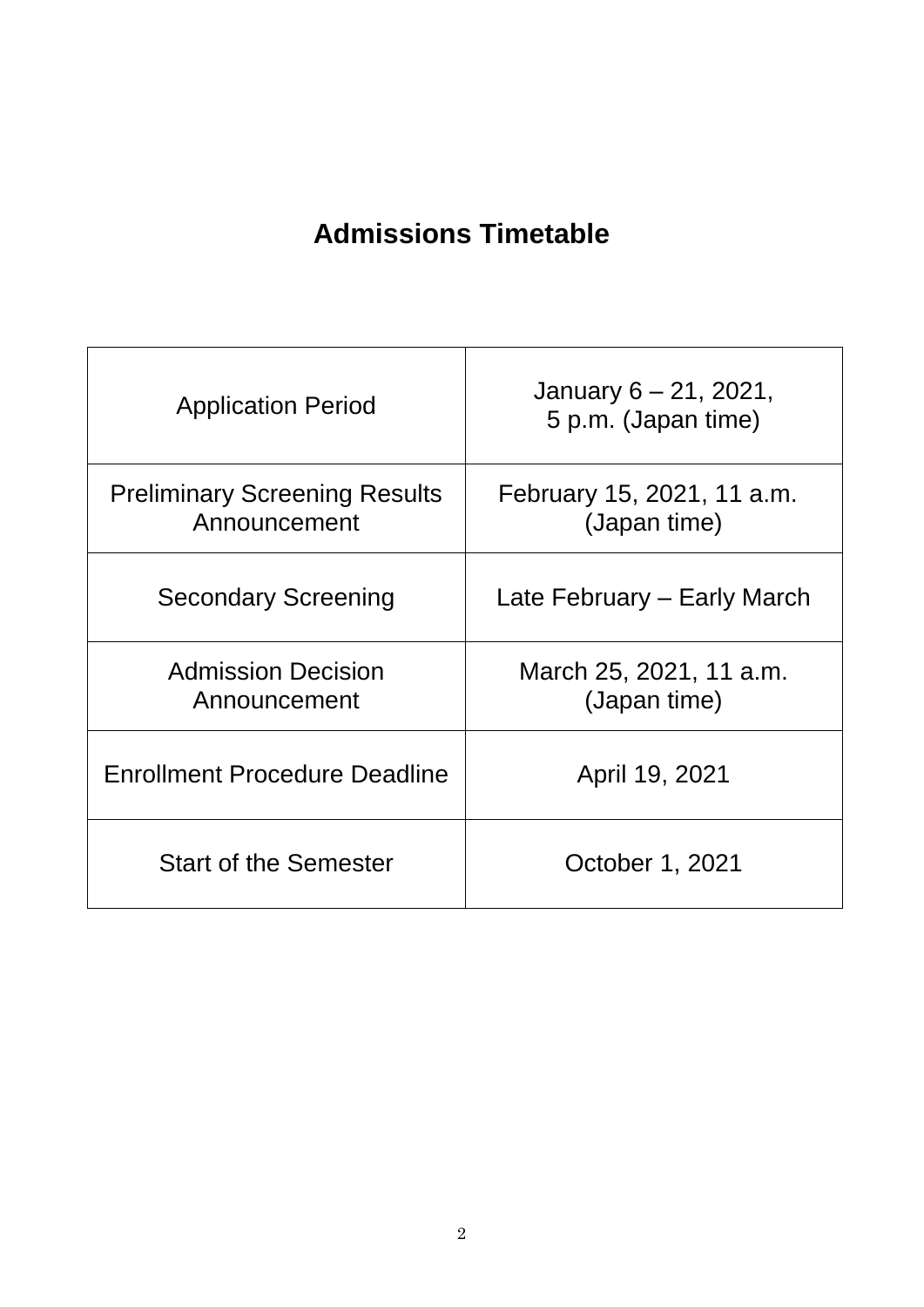# **Engineering**

# **Application Instructions (Autumn 2021)**

The following instructions are for those applying for admission to the International Undergraduate Program in Engineering starting in October 2021. The International Undergraduate Program is a four-year bachelor program, in which all classes, with the exception of Japanese language classes, are taught in English.

# **1. Programs and October 2021 Intake**

The School of Engineering offers four programs for admission, namely Electrical Engineering and Computer Science, Applied Chemistry, Civil Engineering, and Mechanical and Aerospace Engineering. Each program is associated with a different department as is shown below. Only a limited number of students will be admitted to each program.

| School      | Departments                                 | Programs Offered for Admission                 |  |
|-------------|---------------------------------------------|------------------------------------------------|--|
|             | Electrical Engineering and Computer Science | Electrical Engineering and Computer<br>Science |  |
|             | <b>Applied Chemistry Engineering</b>        | <b>Applied Chemistry</b>                       |  |
| Engineering | Civil Engineering                           | Civil Engineering                              |  |
|             | Mechanical Engineering                      | Mechanical and Aerospace                       |  |
|             | Aerospace Engineering                       | Engineering                                    |  |

Note that you can only apply for one undergraduate program for the admission October 2021.

# **2. Admission Policy**

The School of Engineering aims to nurture talented people equipped with knowledge of basic sciences (including physics and chemistry), the theory and practice of engineering, and a capacity to appreciate and explain a broad range of issues. The School also strives to enable the students to cultivate their knowledge and sense of ethics, always bearing in mind the importance of the "sustainable development of human civilization." Moreover, the School strives to foster professionals with a global perspective, and a sense of commitment to the improvement of industrial and scientific technologies.

To this end, the International Undergraduate Program invites applicants who:

- Have a deep interest in any of the following fields:
- -Electrical Engineering, Electronics, Communication Engineering, and Computer Science and Engineering (Electrical Engineering and Computer Science)
- Materials Science and Engineering (Applied Chemistry)
- Infrastructure Design, Construction and Maintenance, Urban Planning, and Environmental Engineering (Civil Engineering)
- Mechanical and Aerospace Engineering (Mechanical and Aerospace Engineering)
- Are highly motivated to achieve excellence in the aforementioned fields, and want to contribute to their home country and establish themselves in a global society through the systematic study of academic subjects that have been the cornerstones of Japan's technological development.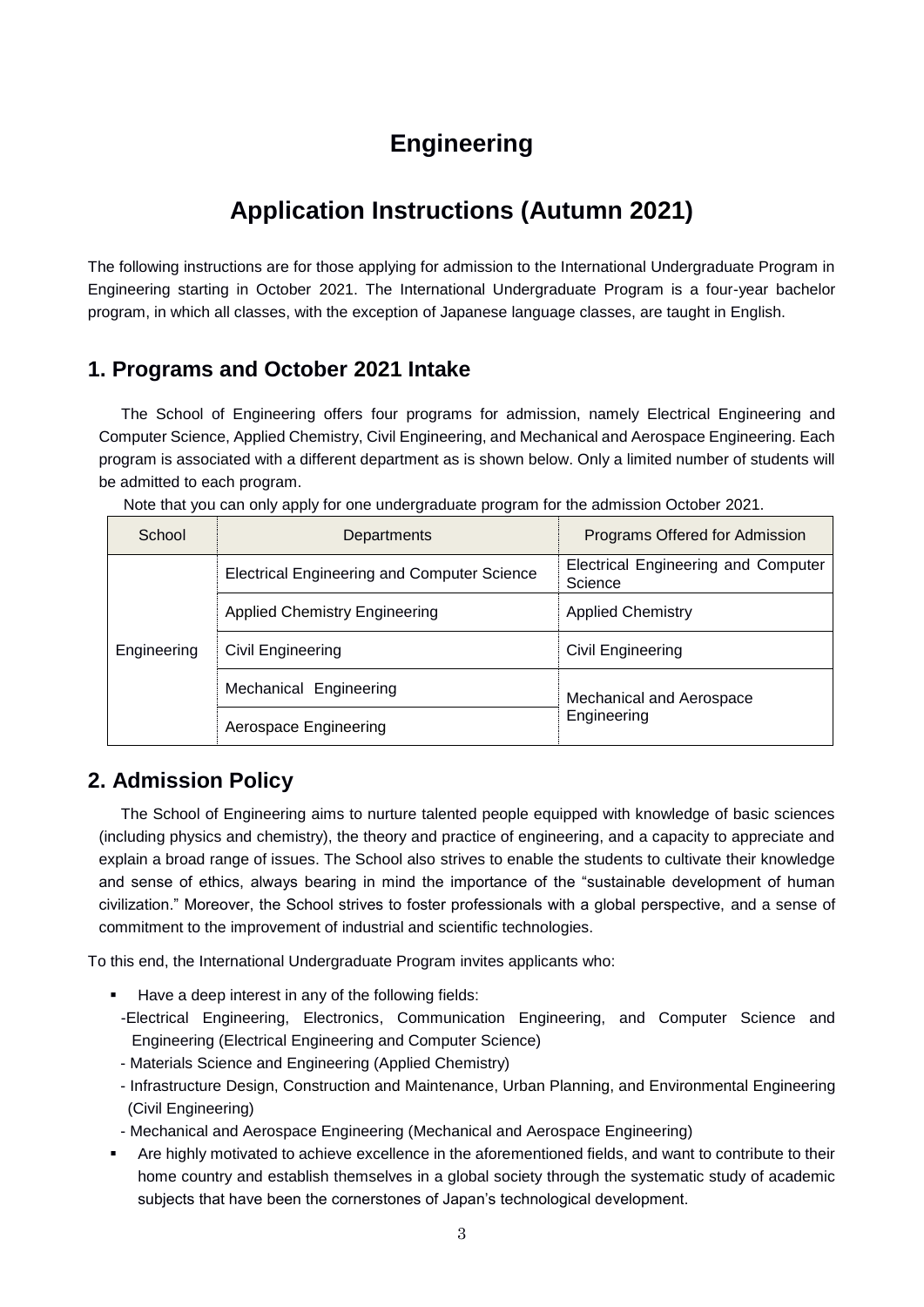- Have a strong sense of responsibility to contribute to the "sustainable development of human civilization" from a global perspective, and want to cultivate inter-culturally sensitive minds.
- Want to improve their foreign language proficiency, and their cross-cultural communication skills to establish themselves in today's global society.

#### **Electrical Engineering and Computer Science**

The Program of Electrical Engineering and Computer Science strives to nurture engineers who understand the principle of electrical engineering and computer science, and are able to link organically to utilize the obtained knowledge in practical applications. In the academic program, students learn basic core knowledge in a wide range of fields of electrical and electronic engineering, electronic and communication engineering, and computer engineering.

The Program of Electrical Engineering and Computer Science invites the applicants who:

- **Have keen interests in international interactions and activities with global views.**
- Are willing to fulfill their own potential and capabilities.
- **Increase literacy as members of society, and fulfill leading roles in a wide range of fields of electrical** and electronic engineering.
- Find pleasure in discovering and solving new problems appearing in engineering.
- Want to acquire specialized knowledge and skills in electrical engineering and computer science.
- Have acquired a solid knowledge of basic mathematics, physics, and chemistry.

#### **Applied Chemistry**

The Program of Applied Chemistry aspires to cultivate researchers and engineers that are capable of understanding molecular properties, controlling materials at the atomic and molecular levels and learning the ethics of their use. They should also be capable of the development of highly efficient, environmentally compatible materials, that ensure harmony with the environment, and contribute to the welfare of humankind.

The Program of Applied Chemistry invites applicants who:

- Can actively learn with self-motivation and self-initiative in order to obtain essential skills for deeper learning,
- Can find problems, set agendas for resolving them, and study by themselves to achieve their goals,
- **Are well-educated and have a sense of ethics necessary for being engineers and researchers,**
- Are willing to acquire language and communication skills required for success in today's globalized society.

#### **Civil Engineering**

The Program of Civil Engineering aims to foster professionals and researchers having problem solving skills with global and local perspectives and practical application of fundamental knowledge. Students cover a broad range of subject areas including design and construction of safe and reliable infrastructure, creation of comfortable and sustainable cities, solutions for environmental issues and technologies in disaster prevention and mitigation.

The Program of Civil Engineering invites applicants who:

- Have keen interest in infrastructure development, environment and disaster prevention for sustainable development,
- **Understand fundamentals of mathematics, physics and chemistry,**
- **Have sufficient English proficiency and information literacy,**
- Are motivated to study actively and make great effort to academic activities,
- Have communication skills and cooperative attitude for cross-cultural understanding.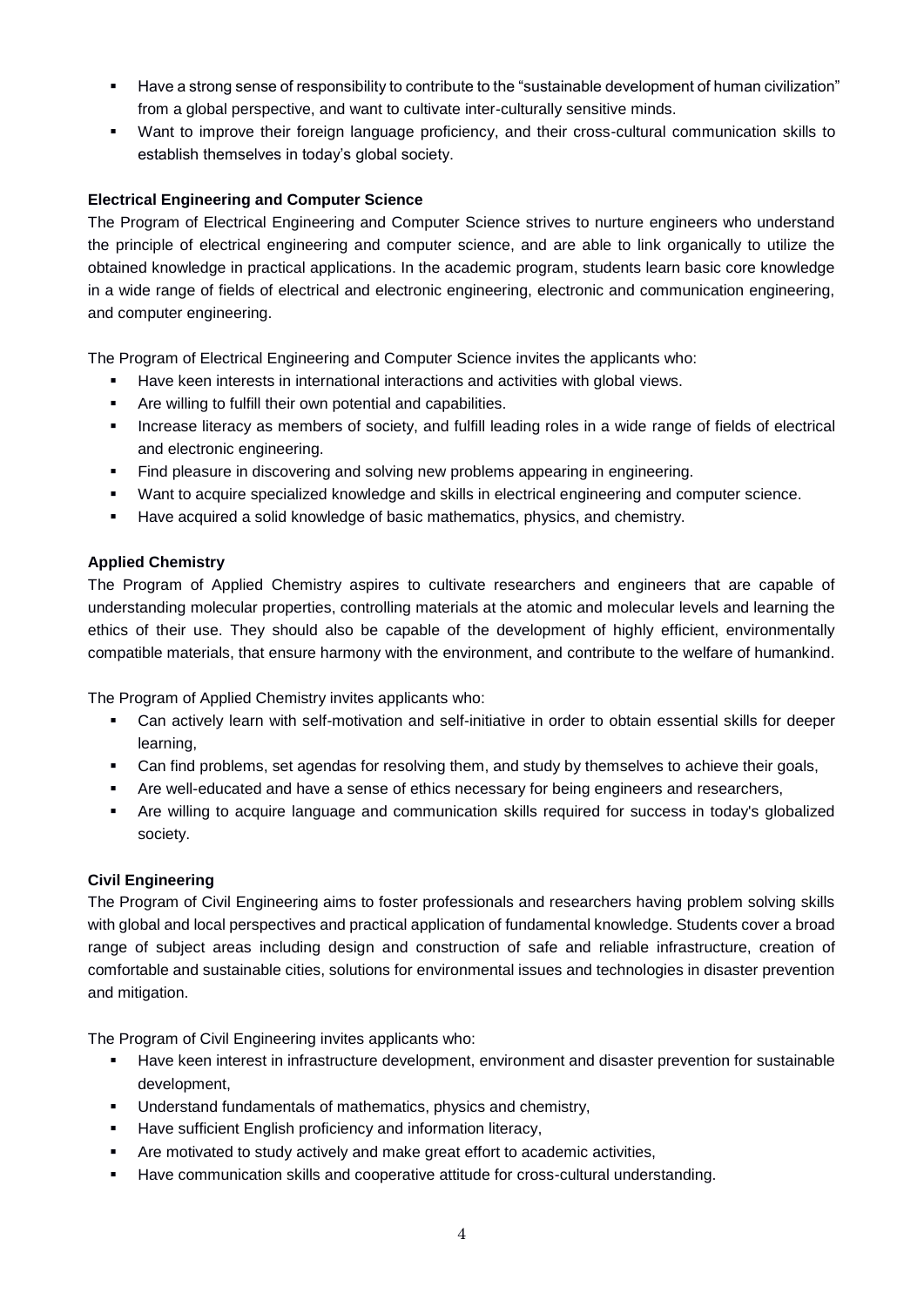#### **Mechanical and Aerospace Engineering**

The Program of Mechanical and Aerospace Engineering aims to nurture people with a potential to grow to become an engineer or researcher equipped with an advanced scientific knowledge regarding manufacturing technologies; so-called "Monodzukuri" in Japanese; applied to "Mechanical elements", "Mechanical systems" and "Aerospace components" etc. supporting civilization. Engineers and researchers in Mechanical and Aerospace Engineering also play a central role in various energy and environmental fields.

The Program of Mechanical and Aerospace Engineering invites applicants who:

- Have a knowledge and skills which are indispensable for "Monodzukuri" through fundamental learning at high school.
- Have an ability to see things from multiple points of view and communicative ability. The appropriate attitude to acquire the practical skills, creativity and internationality.
- **Have an attitude to respect diversity and tolerance to empathize with different ideas.**
- Have a motivation to improve themselves.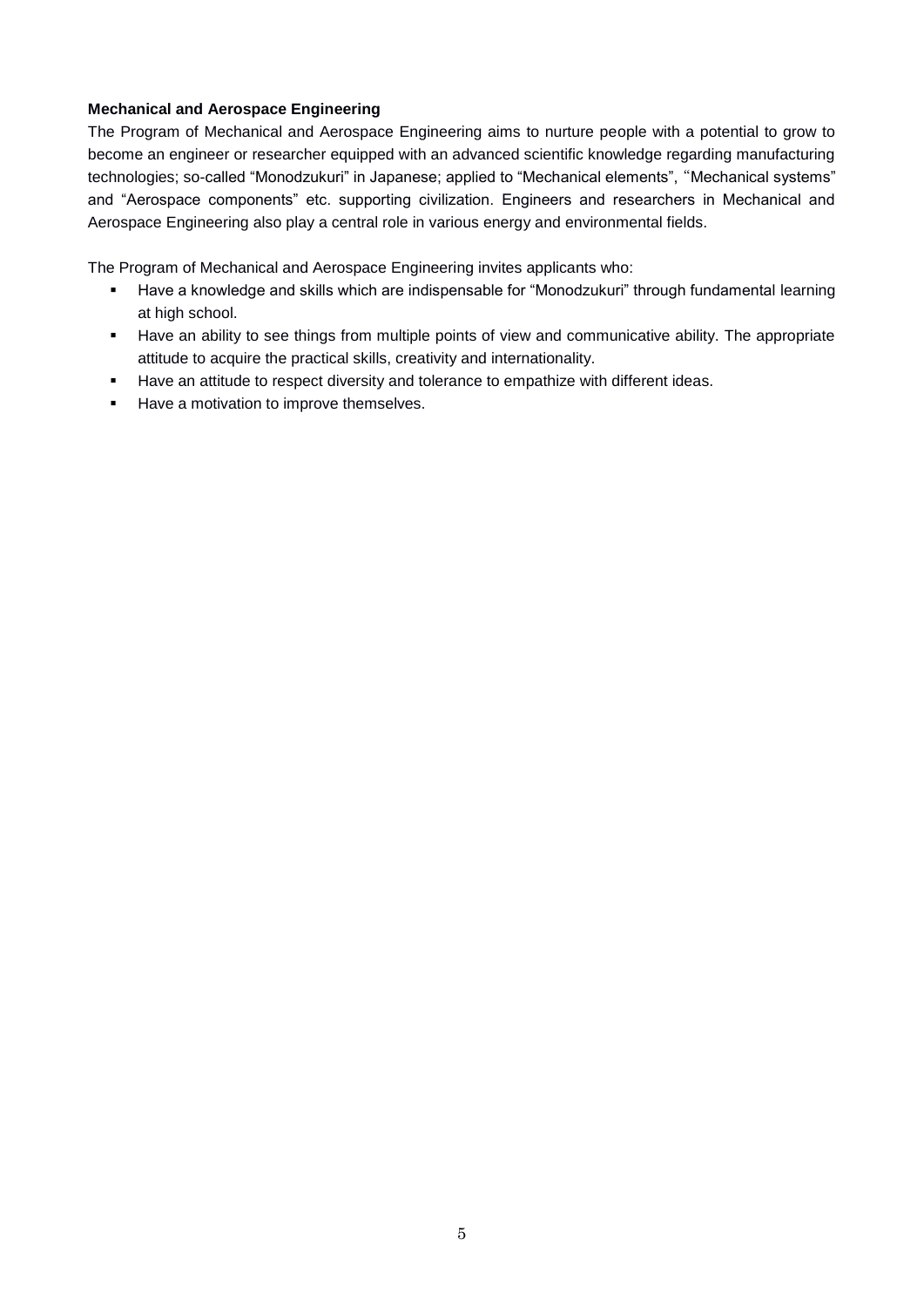## **3. Eligibility**

Applicants must meet the following two requirements (1 AND 2.1, 2.2, OR 2.3):

- 1. Have a nationality other than Japanese.
- 2. Meet any of the following three conditions:
	- 2.1. Completed or expected to complete 12 years of schooling outside Japan by September 30, 2021<sup>(\*1)</sup> (or equivalent, as recognized by the Japanese Minister of Education, Culture, Sports, Science and Technology).(\*2)
	- 2.2. Those who have the International Baccalaureate Diploma/Certificate, the German Abitur, the French Baccalaureate, or General Certificate of Education Advanced Level<sup>(\*3)</sup> or who have completed a course at an international school that is recognized by the Japanese Minister of Education, Culture, Sports, Science and Technology, and offers its curriculum in Japan, or who are expected to meet any of these conditions by September 30, 2021.
	- 2.3. Aged 18 or over as of September 30, 2021 who are recognized, by the University's *ad hoc* prequalification screening, as having an academic level equivalent to or superior to those who have completed 12 years of schooling.(\*4)
- \*1: You are eligible to apply if you completed your school education outside Japan in less than standard number of years, due to grade skipping and/or early graduation, but the standard duration of schooling as legally stipulated in your country is 12 years or longer. Please direct any inquiries to the Admission Division of the Student Affairs Department at Kyushu University.
- \*2: Those recognized as having completed or being expected to complete a course equivalent to 12 years of schooling by the Japanese Minister of Education, Culture, Sports, Science and Technology are the following:
	- (1) Those aged 18 or over as of September 30, 2021 who have passed a qualification test to determine whether they have academic ability equivalent, or superior, to those who have completed a 12-year school education course in a foreign country or region.
	- (2) Those 2021 who have received education in a country or region where its elementary and secondary education is completed in less than 12 years, and also have completed or are expected to complete a Japanese preparatory course recognized by the Japanese Minister of Education, Culture, Sports, Science and Technology by September 30, 2021.
	- (3) Those who have completed or are expected to complete a course that is recognized by the Japanese Minister of Education, Culture, Sports, Science and Technology at an educational institute outside Japan which is equivalent to a high school by September 30, 2021. (Only applies to those who have completed an 11 or more years of school education course in his/her residing country and meet the requirements set by the Japanese Minister of Education, Culture, Sports, Science and Technology.)
	- (4) Those who have completed or are expected to complete a course at an international school or a foreign educational institute by September 30, 2021 that offers its curriculum in Japan and that is recognized as an equivalent to a high school of the foreign country or region under their educational system by the Japanese Minister of Education, Culture, Sports, Science and Technology.
- \*3: For details including the subjects and the grades, please contact the Admission Division of the Student Affairs Department at Kyushu University.
- \*4: For details, see page 18 "*Ad Hoc* Pre-qualification Screening."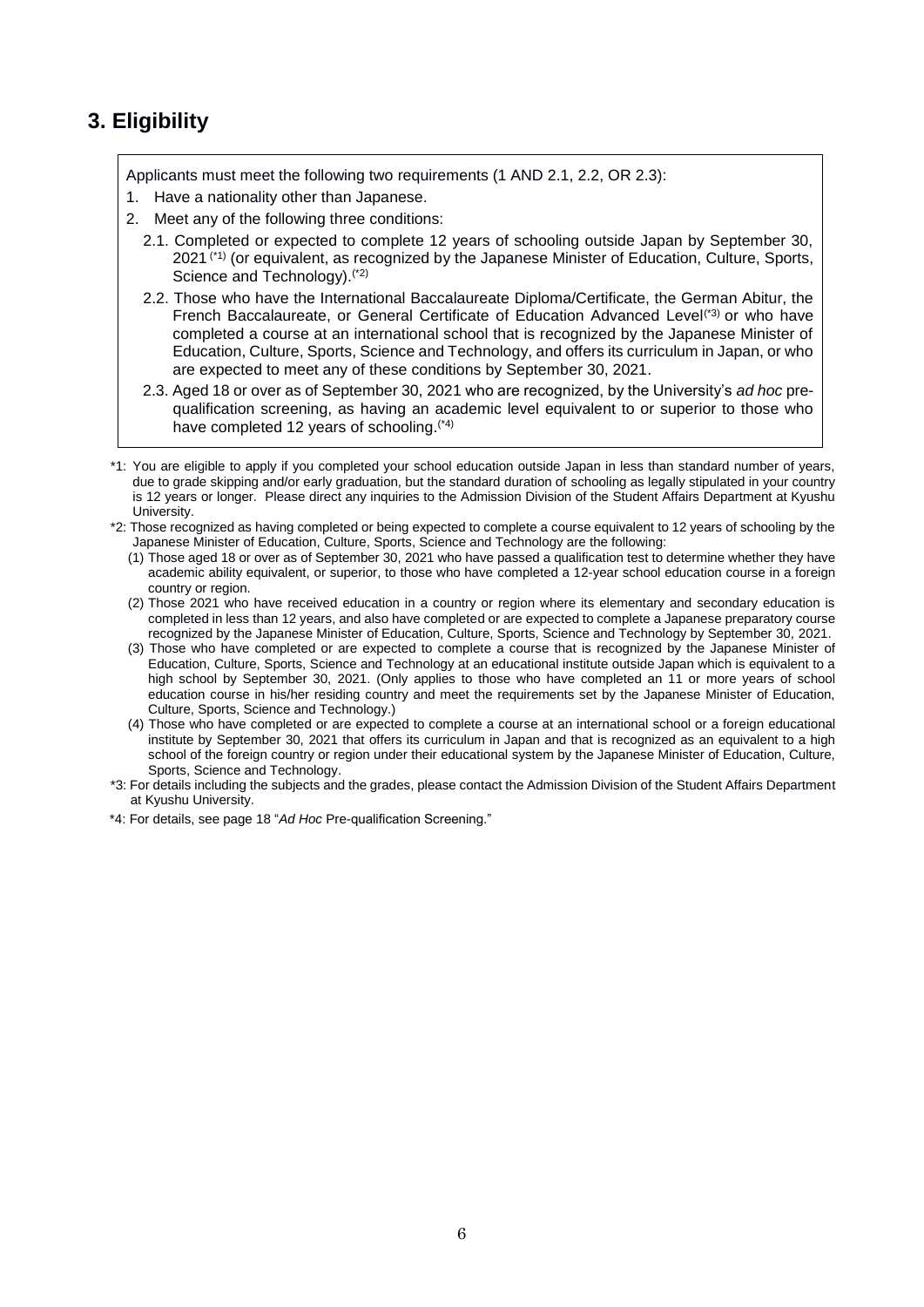# **4. Application Procedure**

## **4.1. Application Period**

You can only apply for one undergraduate program for the admission October 2021.

Please visit the following page to access Kyushu University online application system to take the first step for application.

http://www.kyushu-u.ac.jp/en/admission/faculty/foreign/foreign10/

After completing the online application registration as well as the Application Form (downloaded from our website), send the Application Form along with other necessary documents. The application documents **must be received** by the Admission Division of the Student Affairs Department at Kyushu University by 5:00 p.m. on January 21, 2021. Please allow enough time for delivery. No application received outside this period will be considered under any circumstances.

## **4.2. Application Fee**

| Applicants             | Those who have a foreign<br>nationality only         | Those who have Japanese<br>nationality* |
|------------------------|------------------------------------------------------|-----------------------------------------|
| <b>Application Fee</b> | 10,000 yen                                           | 17,000 ven                              |
| <b>Payment Period</b>  | January 6 - January 21, 2021, 5:00 p.m. (Japan time) |                                         |

\* "Those who have Japanese nationality" indicates the person who has dual nationality including Japanese nationality.

The application fee must be paid after registering your application online by credit card, at a convenience store (only in Japan), through ATM (only in Japan), through internet banking (only in Japan) or a telegraphic transfer. All necessary fees to make the payment must be borne by the remitter. Applications will not be accepted until the proof of payment has been received. Please make sure to complete the payment before posting the application documents.

## **Payment by Telegraphic Transfer**

- All necessary expenses for the telegraphic transfer (commissions and shortages in transferred amount due to fluctuations in exchange rate, etc.) shall be borne by the remitter. Please make sure to pay the exact amount including all necessary fees.
- If you use a payment slip, write "Application Fee" in the space for Purpose of Remittance, as well as your name, nationality, and "TE" (i.e., the alphabetic code for the School of Engineering) in the space for Message to Payee.

| <b>Bank</b>           | Sumitomo Mitsui Banking Corporation |
|-----------------------|-------------------------------------|
| <b>Branch</b>         | Fukuoka Branch                      |
| <b>Account Type</b>   | Savings Account                     |
| <b>Account Number</b> | 7119240                             |
| <b>Account Holder</b> | <b>Kyushu University</b>            |
| <b>SWIFT Code</b>     | SMBC JP JT                          |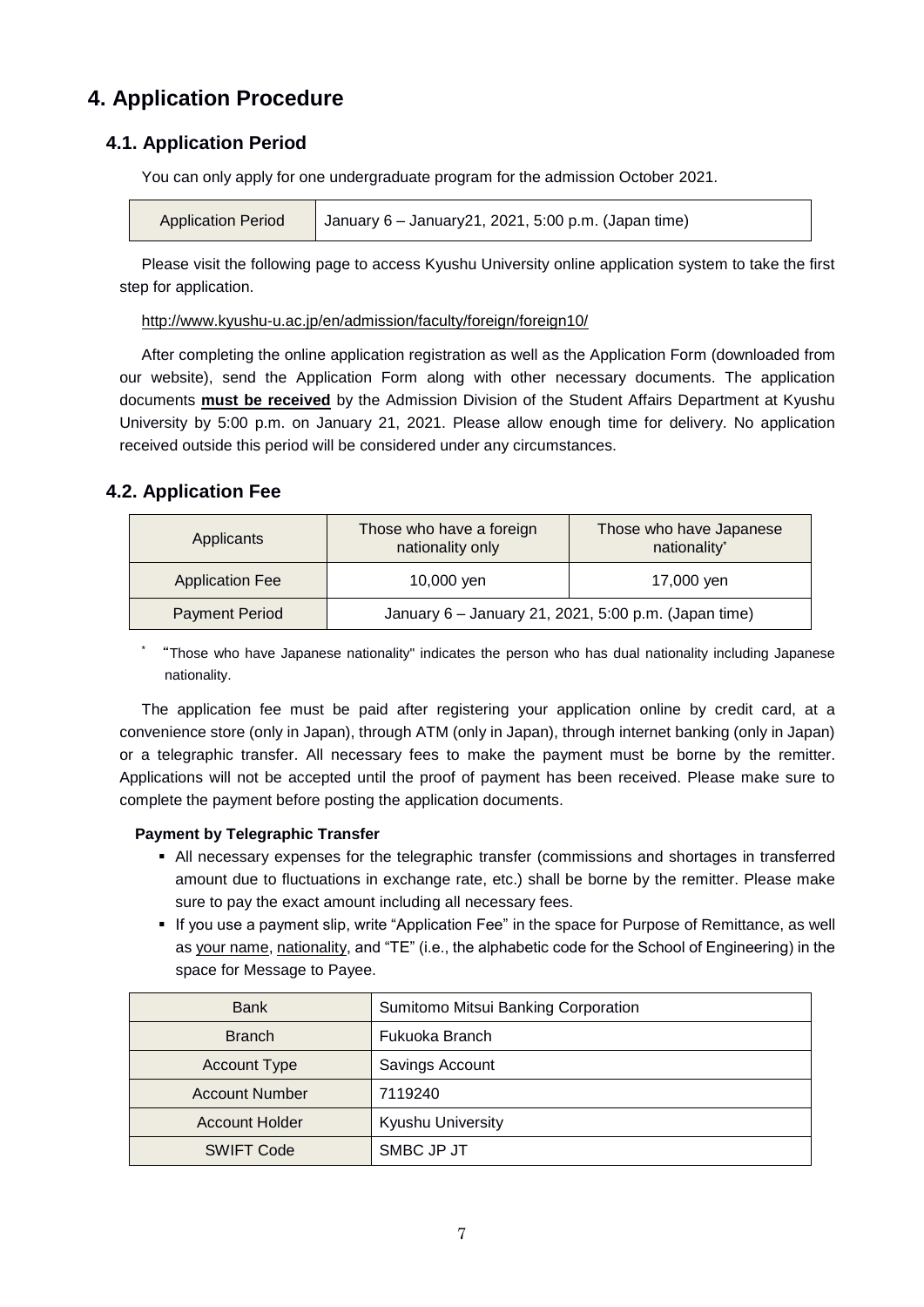Note: In case you do not send your application documents or your application is not accepted for any reason after you have paid your application fee, the full application fee will be refunded upon your request. For those who have Japanese nationality, if you fail to pass the preliminary screening, 13,000 yen will be refunded upon your request.

## **4.3. Application Documents**

All application forms and documents should be completed in English. **If the documents are in a language other than English or Japanese, a Japanese or English translation must be attached. The translation must be certified by the Japanese Embassy or an education institute such as your high school.**

 If you submit the originals of your certificates or transcripts that cannot be reissued, we will return them to you after the screening upon your request. Please attach a note to your application specifying the documents to be returned.

We recommend that you submit certified true copies issued by the school you attend or a notary office. You might be required to submit the original documents when necessary.

No uncertified photo copies will be accepted.(Except your passport)

## **4.4. Send Application Form and Documents via Registered Mail**

Send all the necessary application documents listed in the table of "Required Documents" to the mailing address below via a registered courier service such as DHL, FedEX, OCS or EMS to reach us by January 21, 2021. Note that this deadline also applies in the case that you arrange for your test score to be sent directly to Kyushu University from the testing institute. If your results reach us before the application period opens, we will keep them here and add them to your application documents.

- If any of the application documents are insufficient, the application will not be accepted.
- Once we accept your application, you can no longer change the program applied for under any circumstances.
- Once submitted, the application documents will not be returned.
- Do not staple any application documents when mailing them.

Note: Due to the coronavirus pandemic, your application documents may not be able to delivered to our university by post. In the case that our university cannot receive your documents after your application through the internet, we may ask you to submit them via email. For this reason, please be sure to make a copy of all documents before posting them.

#### **Mailing Address**:

Admission Division of Student Affairs Department, Kyushu University 744 Motooka Nishi-ku, Fukuoka 819-0395 Japan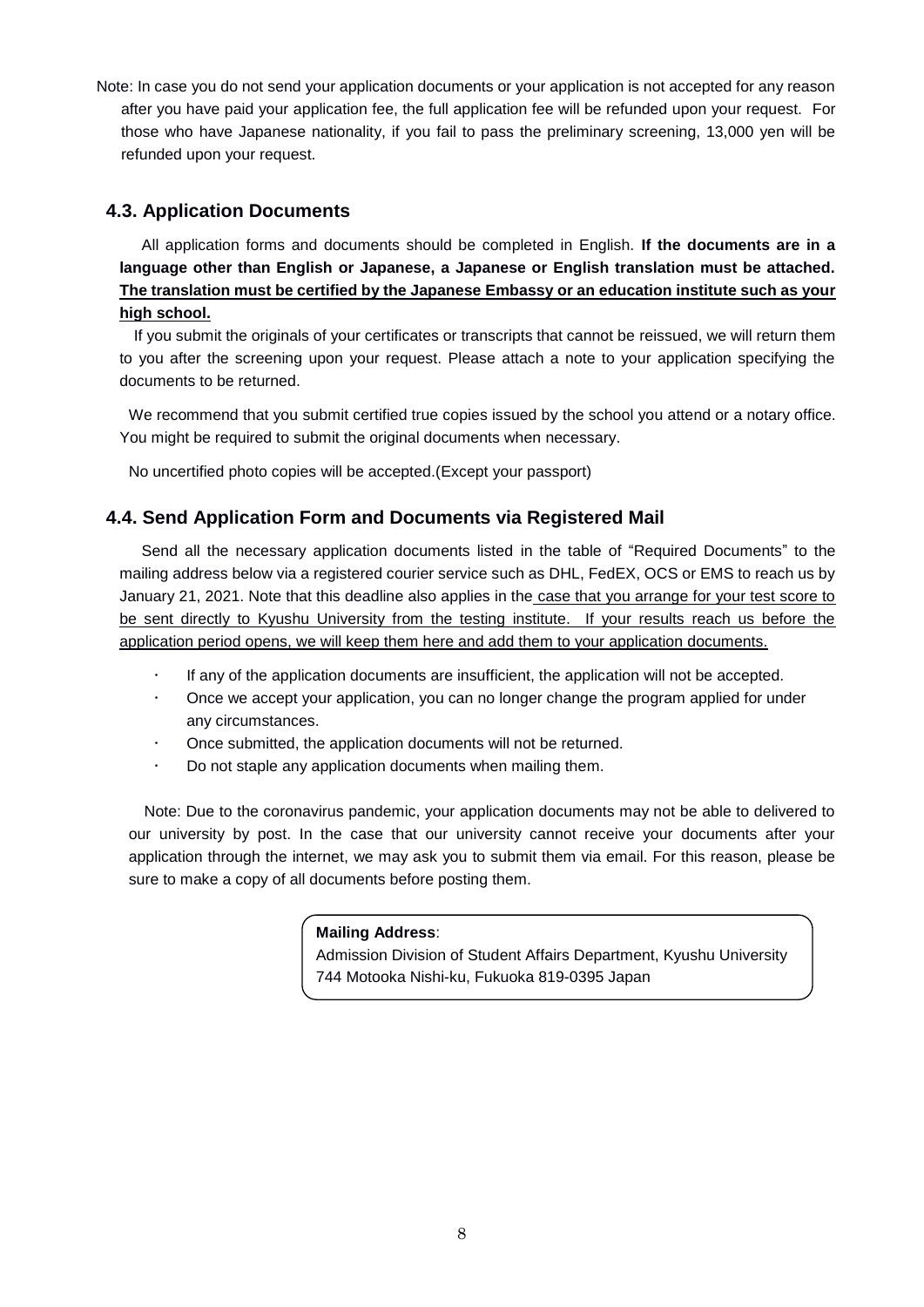|                                                                                                     | <b>Required Documents (Need to be sent by post)</b>                                                 |                                                                                                                                                                                   |  |  |
|-----------------------------------------------------------------------------------------------------|-----------------------------------------------------------------------------------------------------|-----------------------------------------------------------------------------------------------------------------------------------------------------------------------------------|--|--|
|                                                                                                     |                                                                                                     | Please download "Application Form" from our website and fill them out by typing or                                                                                                |  |  |
| 1                                                                                                   | <b>Application Form</b>                                                                             | handwriting. Be sure to sign your name in your own handwriting. Send it along with other                                                                                          |  |  |
|                                                                                                     |                                                                                                     | necessary documents by post.                                                                                                                                                      |  |  |
|                                                                                                     |                                                                                                     | http://www.kyushu-u.ac.jp/en/admission/faculty/foreign/foreign10/                                                                                                                 |  |  |
| $\overline{c}$                                                                                      | Receipt of Payment<br>of the Application                                                            | If you make the payment by telegraphic transfer;                                                                                                                                  |  |  |
|                                                                                                     | Fee                                                                                                 | Submit a copy of the receipt issued by the bank upon payment of the application fee. Please<br>refer to "4.2. Application Fee" for more details.                                  |  |  |
|                                                                                                     |                                                                                                     | (A) For those with a residence status in Japan, submit:                                                                                                                           |  |  |
|                                                                                                     | Identification                                                                                      | * Copies of both sides of your Residence Card (在留力一ド) or a copy of Residence Certificate                                                                                          |  |  |
|                                                                                                     | Document                                                                                            | (住民票の写し) from a local government office.                                                                                                                                          |  |  |
| 3                                                                                                   |                                                                                                     | (B) For all others, submit:                                                                                                                                                       |  |  |
|                                                                                                     | * Submit either (A) or<br>(B).                                                                      | * A copy of your passport, including the pages with your name, nationality and photograph.<br>* If you do not have a passport, please submit an official document to certify your |  |  |
|                                                                                                     |                                                                                                     | nationality.                                                                                                                                                                      |  |  |
|                                                                                                     |                                                                                                     | Additional Notes for (A) and (B)<br>(A) If you have already graduated from high                                                                                                   |  |  |
|                                                                                                     |                                                                                                     | school, submit:                                                                                                                                                                   |  |  |
|                                                                                                     |                                                                                                     | (a) If your transcript does not include your<br>* The original of the transcript with all your high                                                                               |  |  |
|                                                                                                     |                                                                                                     | rank or GPA, submit the transcript and<br>school grades (three/four years); and<br>other official documents from your                                                             |  |  |
|                                                                                                     |                                                                                                     | * The original of your high school graduation<br>school stating your academic standing.<br>certificate or your diploma.                                                           |  |  |
|                                                                                                     |                                                                                                     |                                                                                                                                                                                   |  |  |
|                                                                                                     |                                                                                                     | (B) If you are still in high school, submit:<br>(b) If you have attended more than one high                                                                                       |  |  |
|                                                                                                     | Official High School                                                                                | * The original of the transcript with all your high<br>school, due to transferring or other<br>school grades up to the latest semester; and                                       |  |  |
|                                                                                                     | Transcripts and<br>Graduation                                                                       | reasons, submit the original of your<br>* The original of an official document stating<br>transcript for each high school attended.                                               |  |  |
| 4                                                                                                   | Certificate                                                                                         | that you are expected to graduate by<br>However, if your current/last high school                                                                                                 |  |  |
|                                                                                                     |                                                                                                     | September 30, 2021.<br>has certified your academic records from                                                                                                                   |  |  |
|                                                                                                     | * Submit any one of                                                                                 | * Please note that once you are admitted, you<br>your previous school(s) and issues one                                                                                           |  |  |
|                                                                                                     | $(A)-(D)$ .                                                                                         | will be asked to submit the originals of your<br>transcript with all your high school                                                                                             |  |  |
|                                                                                                     |                                                                                                     | complete transcript and your high school<br>grades (three/four years), just submit the<br>graduation certificate or your diploma.                                                 |  |  |
|                                                                                                     |                                                                                                     | transcript issued by the final school.<br>(C) If you have the International Baccalaureate, the German Abitur, the French Baccalaureate,                                           |  |  |
|                                                                                                     |                                                                                                     | or GCE A Level, submit:                                                                                                                                                           |  |  |
|                                                                                                     |                                                                                                     | * The originals of your qualification diploma and your complete transcript.                                                                                                       |  |  |
|                                                                                                     |                                                                                                     | (D) If you have passed the ad hoc pre-qualification screening by Kyushu University, submit:                                                                                       |  |  |
|                                                                                                     | * A copy of the Certificate of Eligibility for Application to Kyushu University and the original of |                                                                                                                                                                                   |  |  |
|                                                                                                     |                                                                                                     | the transcript with all your high school grades.<br>(A) TOEFL.                                                                                                                    |  |  |
|                                                                                                     |                                                                                                     | * Submit your "Institutional score report" of TOEFL iBT(including Special Home Edition) or                                                                                        |  |  |
|                                                                                                     |                                                                                                     | TOEFL ITP Plus for China Solution.                                                                                                                                                |  |  |
|                                                                                                     |                                                                                                     | The institution code for Kyushu University: 0411                                                                                                                                  |  |  |
|                                                                                                     |                                                                                                     | The minimum score requirement for application is as follows:                                                                                                                      |  |  |
|                                                                                                     | English Proficiency:<br><b>Test Scores or Other</b>                                                 | <b>TOEFL IBT 80</b><br>(B) IELTS                                                                                                                                                  |  |  |
|                                                                                                     | Proof of Proficiency                                                                                | * Submit your official IELTS (Academic Module) test report or IELTS Indicator.<br>The minimum overall band requirement for application is as follows:                             |  |  |
| 5                                                                                                   |                                                                                                     |                                                                                                                                                                                   |  |  |
|                                                                                                     | 6.5<br>* Submit either (A), (B)                                                                     |                                                                                                                                                                                   |  |  |
|                                                                                                     | or $(C)$ .                                                                                          | If you input your IELTS Test Report Form (TRF) Number when registering Kyushu<br>University on-line application, you are not required to submit the official score report.        |  |  |
|                                                                                                     | * Refer to 4.5.                                                                                     | *In case of submitting IELTS Indicator Score, print out the screen that shows your IELTS                                                                                          |  |  |
| Indicator Score ID, and submit it.<br>(C) Proof of period of study in English                       |                                                                                                     |                                                                                                                                                                                   |  |  |
|                                                                                                     |                                                                                                     |                                                                                                                                                                                   |  |  |
|                                                                                                     |                                                                                                     | * Submit a proof of a period in which study was conducted in English.                                                                                                             |  |  |
|                                                                                                     |                                                                                                     | The minimum period of study is 4 years in secondary education.                                                                                                                    |  |  |
| Score Report of<br>by the program they are applying to. * Refer to 4.6.<br><b>Standardized Test</b> |                                                                                                     | All applicants are required to submit one of the standardized test official scores as specified                                                                                   |  |  |
| 6                                                                                                   |                                                                                                     |                                                                                                                                                                                   |  |  |
|                                                                                                     | * Refer to 4.6.                                                                                     |                                                                                                                                                                                   |  |  |
|                                                                                                     |                                                                                                     | Recommended Documents (Need to be sent by post)                                                                                                                                   |  |  |
|                                                                                                     |                                                                                                     | AP                                                                                                                                                                                |  |  |
| 1                                                                                                   | Score Report of                                                                                     | * Submit an official score report of the following subjects.                                                                                                                      |  |  |
|                                                                                                     | <b>Standardized Test</b>                                                                            | <b>Mathematics</b><br>Mathematics(Calculus) (Applicants for all courses)<br>Science<br>Chemistry, Physics (Applicants for all courses)                                            |  |  |
|                                                                                                     |                                                                                                     |                                                                                                                                                                                   |  |  |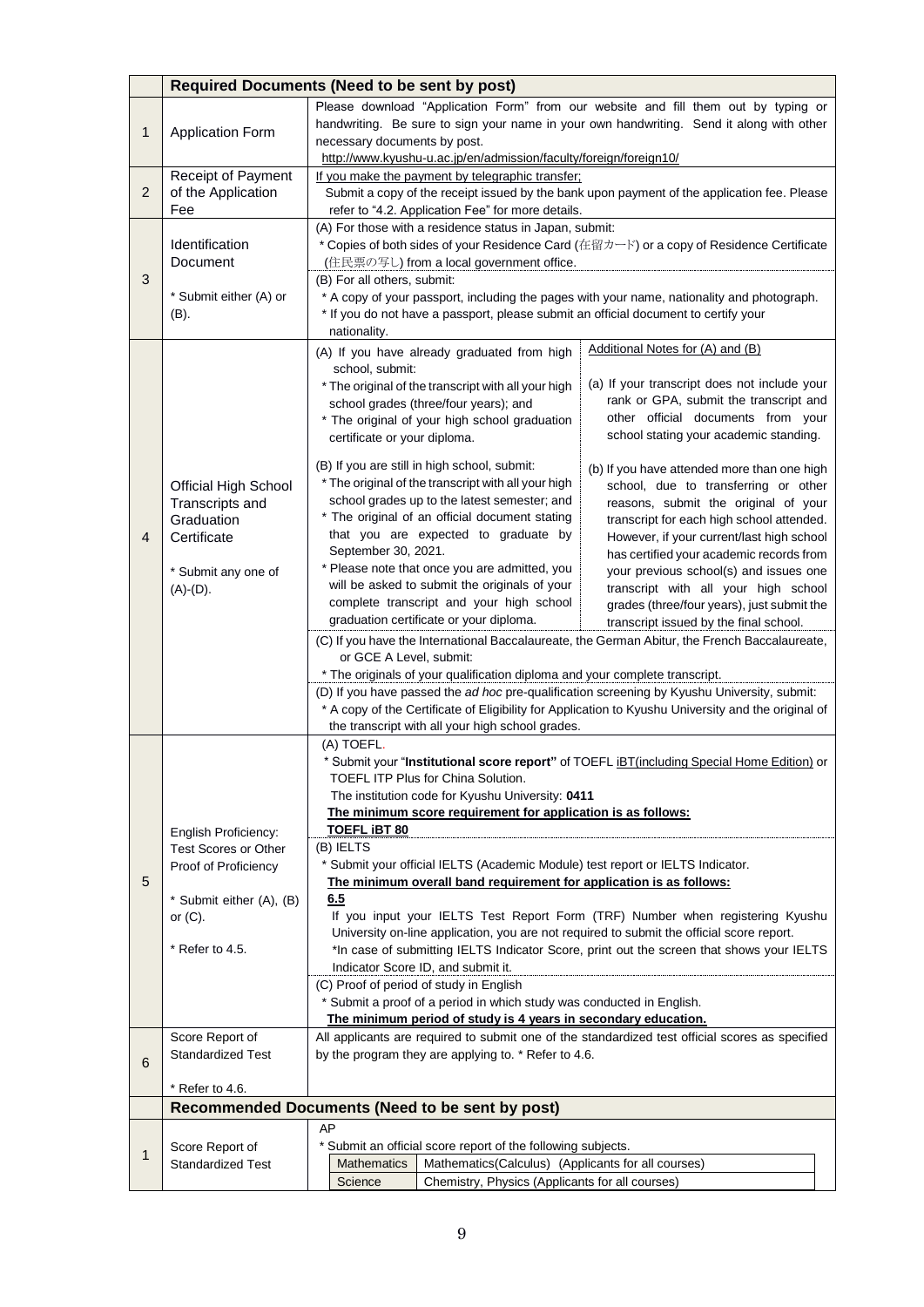## **4.5. English Proficiency Test Scores or other Proof**

All applicants are required to submit TOEFL, IELTS or Proof of a period in which study was conducted in English.

- TOEFL (Test of English as a Foreign Language)
	- Please make sure to take the test and arrange for your score to be sent directly to Kyushu University before the application period begins, and input your TOEFL Appointment Number when completing Kyushu University's on-line application.
	- The minimum score requirement for application is as follows: TOEFL iBT 80. For detailed information on TOEFL, visit the test's official website at <http://www.ets.org/toefl>
- **IELTS (International English Language Testing System)** 
	- If you input your IELTS Test Report Form (TRF) Number when completing Kyushu University's on-line application, you are not required to submit the official score report.
	- The minimum overall band requirement for application is as follows: 6.5
	- For detailed information on IELTS, visit the test's official website at <https://www.ielts.org/>
- Proof of a period in which study was conducted in English
	- You will be exempted from submitting a score report of TOEFL/IELTS if you (will) have had education in English for 4 years or longer during your secondary education. In this case, please submit an official document which proves the above.
	- You may use the format available for download on our website.
	- The application will be withdrawn if the submitted document is found to be insufficient due to lack of information, or if the stated period of education in English is shorter than 4 years.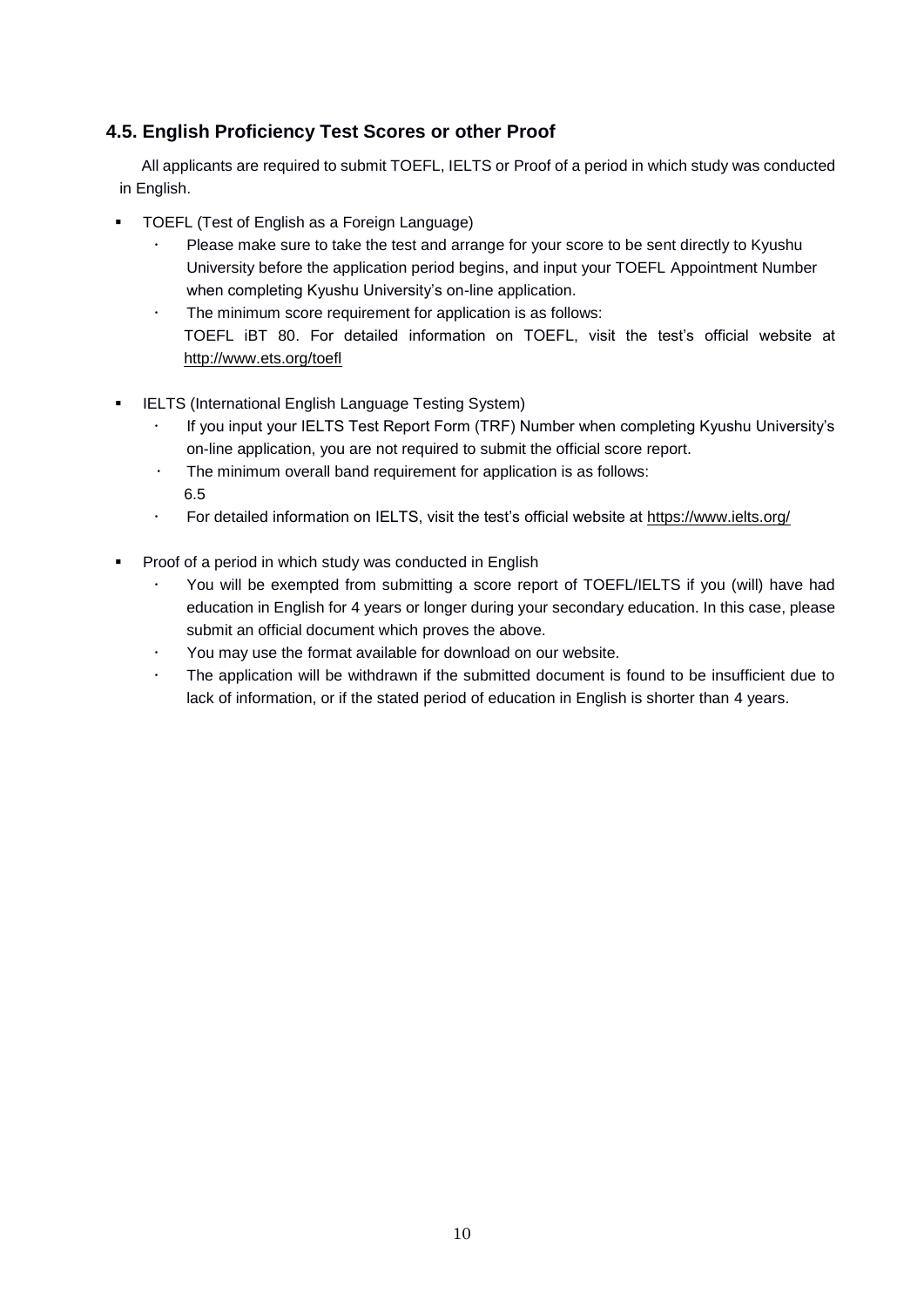# **4.6. Score Report of Standardized Tests**

All applicants are required to submit one of the standardized test official scores as specified by the program they are applying to.

| Program                        | Examination        | <b>Required Subjects</b>                                            | Minimum<br>Requirement                                                                   |
|--------------------------------|--------------------|---------------------------------------------------------------------|------------------------------------------------------------------------------------------|
|                                | <b>EJU</b>         | Mathematics (Course2)<br>and Physics                                |                                                                                          |
|                                | <b>SAT</b>         | Mathematics (Level2)<br>and Physics                                 | <b>Total score of Mathematics</b><br>Level 2 and Physics is 1350.                        |
| Electrical                     | <b>GCE A level</b> | Mathematics and Physics                                             | <b>Combination of Mathematics</b><br>and Physics is B-C/C-B                              |
| Engineering<br>and<br>Computer | <b>IAL</b>         | Mathematics and Physics                                             | <b>Combination of Mathematics</b><br>and Physics is B-C/C-B                              |
| Science                        | Cambridge Pre-U    | Mathematics and Physics                                             | <b>Combination of Mathematics</b><br>and Physics is M3-M2/M2-<br>M3.                     |
|                                | AP                 | Mathematics(Calculus AB or<br>BC) and Physics(1,2,or C)             |                                                                                          |
|                                | IB                 | Mathematics (HL) and<br>Physics(HL) and/or<br>Computer Science (HL) | <b>Combination of Mathematics</b><br>(HL) and Physics (HL) is 5-5.                       |
|                                | EJU                | Mathematics (Course2)<br>and Chemistry                              |                                                                                          |
|                                | <b>SAT</b>         | Mathematics (Level2)<br>and Chemistry                               | <b>Total score of Mathematics</b><br>Level 2 and Chemistry is<br>1350.                   |
|                                | <b>GCE A level</b> | Mathematics and Chemistry                                           | <b>Combination of Mathematics</b><br>and Chemistry is B-C/C-B                            |
| <b>Applied Chemistry</b>       | Cambridge Pre-U    | Mathematics and Chemistry                                           | <b>Combination of Mathematics</b><br>and Chemistry is M3-M2/M2-<br>M3.                   |
|                                | AP                 | Mathematics(Calculus AB or<br>BC) and Chemistry                     |                                                                                          |
|                                | IB                 | Mathematics (HL)<br>and Chemistry (HL)                              | <b>Combination of Mathematics</b><br>(HL) and Chemistry (HL) is<br>$5-5.$                |
|                                | EJU                | Mathematics (Course2) and<br>Chemistry and/or Physics               |                                                                                          |
|                                | <b>SAT</b>         | Mathematics (Level2) and<br>Chemistry and/or Physics                | <b>Total score of Mathematics</b><br>Level <sub>2</sub> and<br>Chemistry/Physics is 1350 |
|                                | <b>GCE A level</b> | Mathematics and<br>Chemistry and/or Physics                         | <b>Combination of Mathematics</b><br>and Chemistry/Physics is B-<br>$C/C-B$              |
| Civil Engineering              | <b>IAL</b>         | Mathematics and<br>Chemistry and/or Physics                         | <b>Combination of Mathematics</b><br>and Chemistry/Physics is B-<br>C/C-B                |
|                                | Cambridge Pre-U    | Mathematics and<br>Chemistry and/or Physics                         | <b>Combination of Mathematics</b><br>and Chemistry/Physics is<br>M3-M2/M2-M3.            |
|                                | IB                 | Mathematics(HL) and<br>Chemistry(HL) and/or<br>Physics (HL)         | <b>Combination of Mathematics</b><br>(HL) and Physics (HL) /<br>Chemistry (HL) is 5-5.   |
| Mechanical<br>and              | EJU                | Mathematics (Course2)<br>and Physics                                |                                                                                          |
| Aerospace<br>Engineering       | <b>SAT</b>         | Mathematics (Level2)<br>and Physics                                 | Total score of Mathematics<br>Level 2 and Physics is 1350.                               |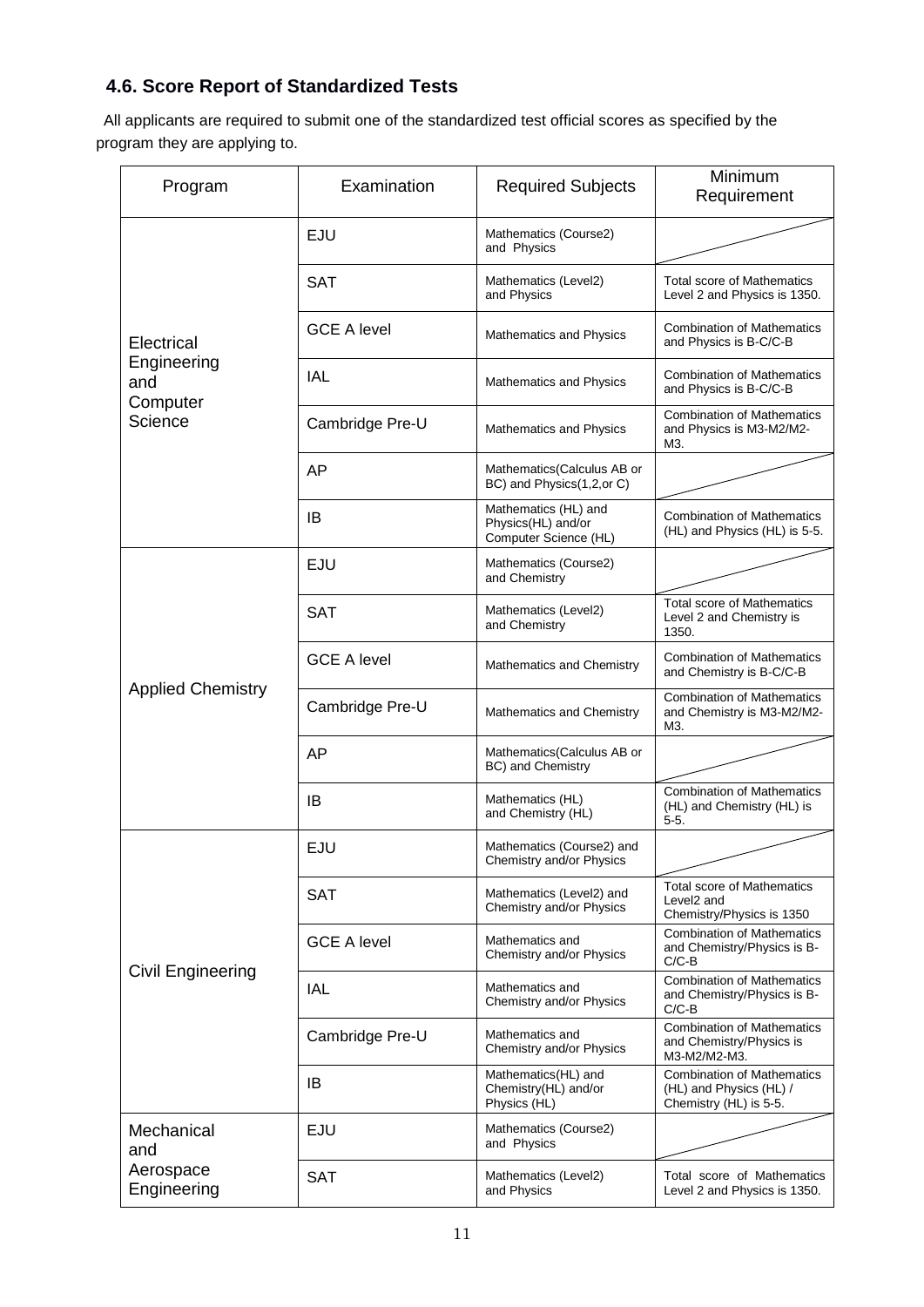- EJU (Examination for Japanese University Admission for International Students)
	- Both English and Japanese are acceptable as the language of examination.
	- Score reports taken before June 2019 will not be accepted.
	- For details of the Examination, visit the website of the Japan Student Services Organization at <https://www.jasso.go.jp/en/>
- SAT Subject Test
	- Direct score delivery from the College Board to Kyushu University could take up to one month. It is advisable to order your score report by early December 2020.
	- The College Board Code for Kyushu University:3135
	- For further information about SAT, visit the website of the College Board at <https://collegereadiness.collegeboard.org/sat>
- GCE A Level (General Certificate of Education Advanced Level) (\*Not including Mechanical and Aerospace Engineering)
	- No additional document is required if you submit your complete transcripts for "4.3. Application Documents - 4 (C)."
- IAL (International Advanced Levels) (\*Not including Applied Chemistry and Mechanical and Aerospace Engineering)
	- ・ For details of the Examination, visit the website of the Pearson at <https://qualifications.pearson.com/en/home.html>
- Cambridge Pre-U
	- ・ For details of the Examination, visit the website of the Cambridge Assessment International Education at
		- https://www.cambridgeinternational.org/
- AP (Advanced Placement) (\*Not including Civil Engineering and Mechanical and Aerospace Engineering)
	- For details of the Examination, visit the website of the College Board at https://apstudents.collegeboard.org/
- **International Baccalaureate (IB) Diploma (\*Not including Mechanical and Aerospace Engineering)** 
	- No additional document is required if you submit your complete IB transcript and your IB diploma for "4.3. Application Documents - 4 (C)."
	- If you do not yet have your final IB grades, submit the original of the complete predicted grades report with an official seal of your school. Please note that once you are admitted, you will be asked to submit the originals of your IB diploma and final assessment scores. Your admission may be rescinded if you fail to submit your IB diploma or your final grades differ significantly from the predicted grades submitted with application.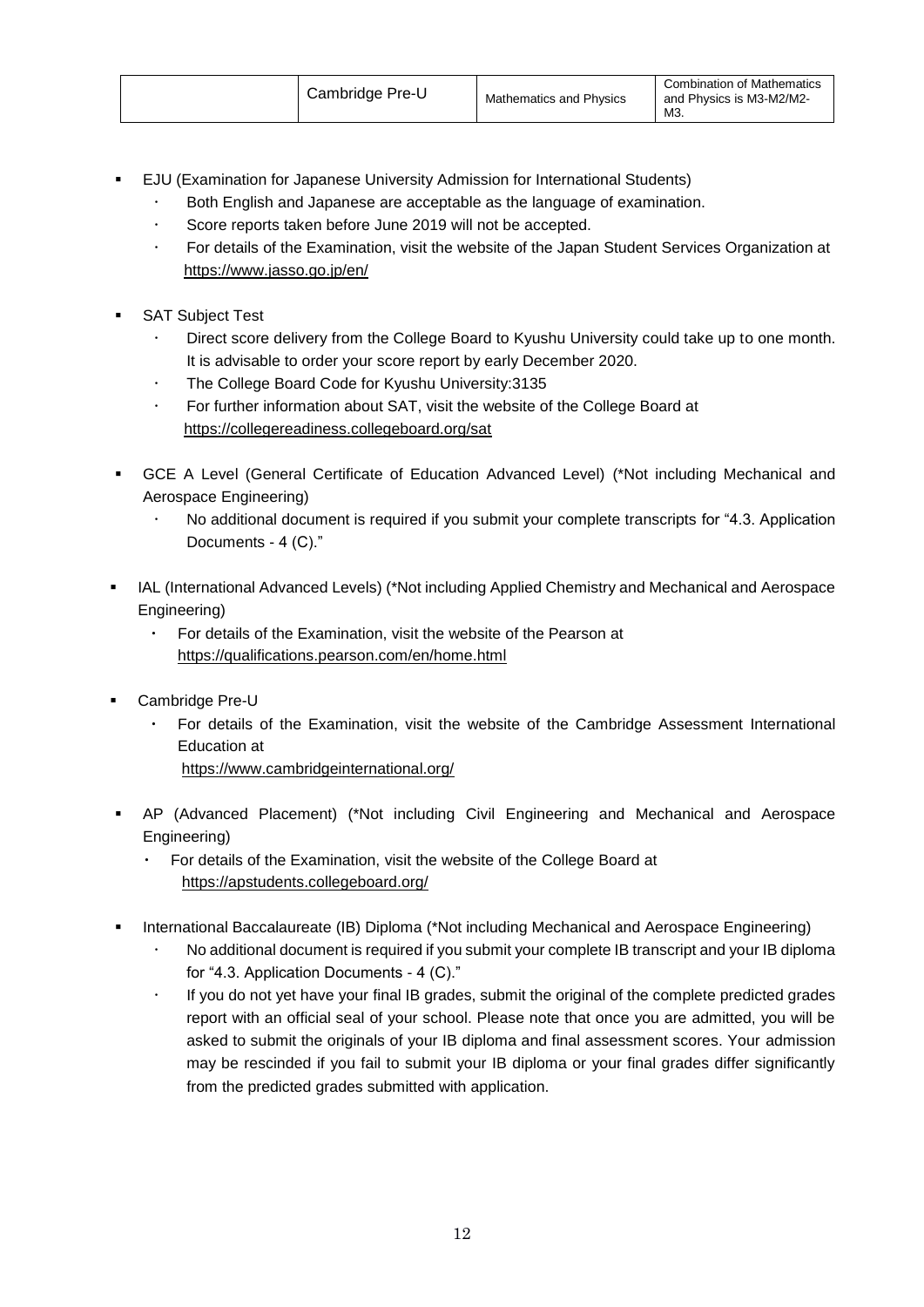## **5. Screening Process**

The University's evaluation process consists of two screenings – preliminary and secondary.

## **5.1. Preliminary Screening**

 The preliminary screening is done based on a comprehensive evaluation of the submitted documents. The application ID numbers of the preliminary screening qualifiers will be posted at [http://www.kyushu](http://www.kyushu-u.ac.jp/en/admission/faculty/foreign/foreign10/)[u.ac.jp/en/admission/faculty/foreign/foreign10/.](http://www.kyushu-u.ac.jp/en/admission/faculty/foreign/foreign10/)

## 【**Application ID number**】

You can check your application ID number by your on-line registration number in the same page any time after February 15.

| Announcement Date | February 15 2021, 11:00 a.m. (Japan time) |
|-------------------|-------------------------------------------|
|                   |                                           |

## **5.2. Secondary Screening**

The applicants who have successfully passed the preliminary screening will proceed to the secondary screening, which consists of a comprehensive evaluation of submitted documents and an interview. Academic questions related to the program for which the applicant has applied, will be asked during the interview**.**

The secondary screening is scheduled to be held as follows. Please note that the venues are subject to change.

In cases where we cannot conduct on-site interviews due to inevitable reasons, we will arrange an individual online interview. More details will be provided to the applicants who have passed the preliminary screening by e-mail.

| Period for the Secondary Screening | <b>Cities, Countries</b> |
|------------------------------------|--------------------------|
|                                    | Beijing, China           |
|                                    | Hanoi, Vietnam           |
|                                    | Bangkok, Thailand        |
|                                    | Jakarta, Indonesia       |
| Late February to Early March 2021  | Seoul, South Korea       |
|                                    | Cairo, Egypt             |
|                                    | Taipei, Taiwan           |
|                                    | Manila, Philippines      |
|                                    | Ankara, Turkey           |
|                                    | Fukuoka, Japan           |

Please note that the University will not be able to assist you with obtaining a visa and so on in order to attend the secondary screening.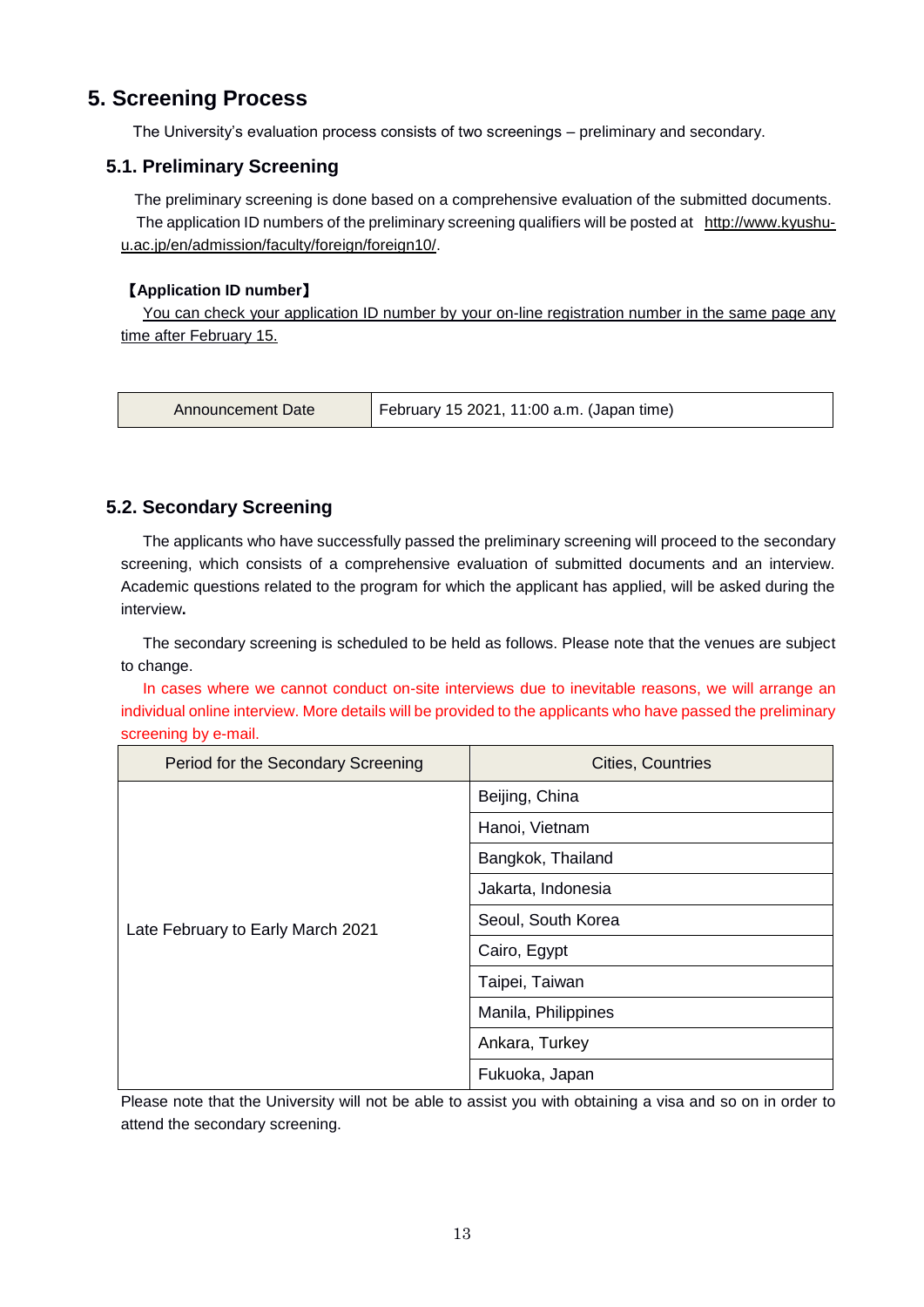## **6. Applicants with Disabilities**

The University provides consultation for applicants with disabilities who may require special arrangements during the secondary screening or in classes after enrollment. Please contact the Admission Division prior to the application process as soon as possible as it sometimes takes extra time to decide on the arrangements depending on the situation. (Consultation Deadline: December 14, 2020)

Admission Division: nyu-inquiry@jimu.kyushu-u.ac.jp

## **7. Admission Decision Announcement**

The application ID numbers of successful applicants and also the waitlisted applicants will be posted on the announcement date below at [http://www.kyushu-u.ac.jp/en/admission/faculty/foreign/foreign10/.](http://www.kyushu-u.ac.jp/en/admission/faculty/foreign/foreign10/) The result notification will also be mailed on the same day to all successful applicants.

| Announcement Date | March 25, 2021, 11:00 a.m. (Japan time) |
|-------------------|-----------------------------------------|
|-------------------|-----------------------------------------|

## **8. Enrollment Procedure**

Information regarding enrollment will be sent to all successful applicants.

The enrollment fee must be paid during the payment period. Submit the receipt of the payment to make your enrollment official by the enrollment procedure deadline shown below. In case you do not complete the enrollment procedure by the deadline, you will be regarded as withdrawing from admission.

| <b>Enrollment Fee</b>                | 282,000 Yen                                        |
|--------------------------------------|----------------------------------------------------|
| <b>Payment Period</b>                | March 29 - April 16, 2021, 11:00 p.m. (Japan time) |
| <b>Enrollment Procedure Deadline</b> | April 19, 2021                                     |

Notes:

- The enrollment fee will not be refunded under any circumstances.
- **The amount of the enrollment fee is subject to change. Details will be provided with the admission** announcement.
- We have an enrollment fee payment deferment system. If you have difficulties paying it during the above period, please contact us.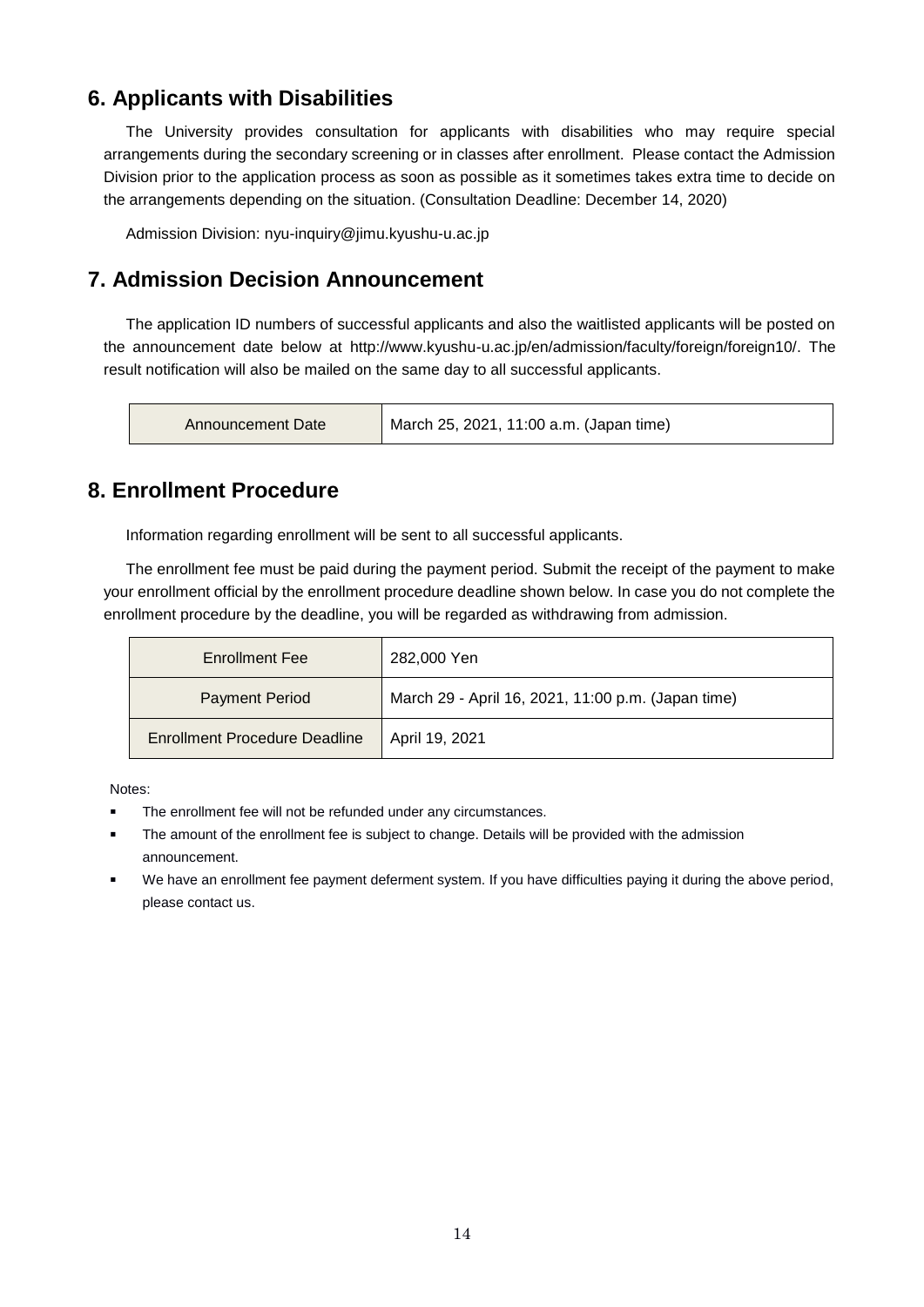# **9. Financial Aid and Other Benefits**

Note: The terms of the scholarship and other aids are subject to change without prior notice.

## **9.1. Exemption of Half Tuition**

You are entitled to receive an exemption of half tuition for the first year (two semesters) if you hold a foreign nationality only and meet ALL of the following three conditions:

- 1. You have acquired a qualification to apply for Kyushu University outside Japan.
- 2. You reside outside Japan at the time of application.
- 3. You will obtain a new student visa and enter Japan to study at Kyushu University.

Unit (Japanese Yen)

| Tuition                       | <b>Original Amount</b> | <b>After Exemption</b>                            |
|-------------------------------|------------------------|---------------------------------------------------|
| 1st year<br>(per semester)    | 267,900                | 133,950                                           |
| 2nd year on<br>(per semester) | 267,900                | Students may apply for tuition fee<br>exemption*. |

\* Kyushu University has a support system for exemption of the whole, half, or quarter of tuition fee. Students can apply for tuition fee exemption each semester after enrollment.

## **9.2. JAPANESE GOVERNMENT (MEXT) SCHOLARSHIP**

※If our new proposal to receive MEXT Scholarships is approved by the Japanese Government, a MEXT Scholarship will be granted to selected successful applicants.

- (a) Eligibility: Successful applicants with outstanding screening results are eligible to apply.
- (b) Duration, amount of monthly allowance and other benefits:
- Four years with 119,000 yen per month
- Exemption of the enrollment fee and the tuition fee (for four years)
- Airline tickets are provided for you to come to Japan for enrollment and to go back to your country after graduation.

(c) Kyushu University will select a few out of all successful applicants and recommend them to the MEXT after contacting them individually.

## **9.3. Kyushu University International Undergraduate Scholarship**

Up to ten successful applicants in our undergraduate programs for the October admission (excluding MEXT Scholarship recipients) may receive this scholarship. From the second year on, a maximum of ten students with a GPA of 3.0 or higher from the previous year will receive this scholarship.

(a) Eligibility: You may apply if you hold a foreign nationality only and meet ALL of the following three conditions:

- 1. You have acquired a qualification to apply for Kyushu University outside Japan.
- 2. You reside outside Japan at the time of application.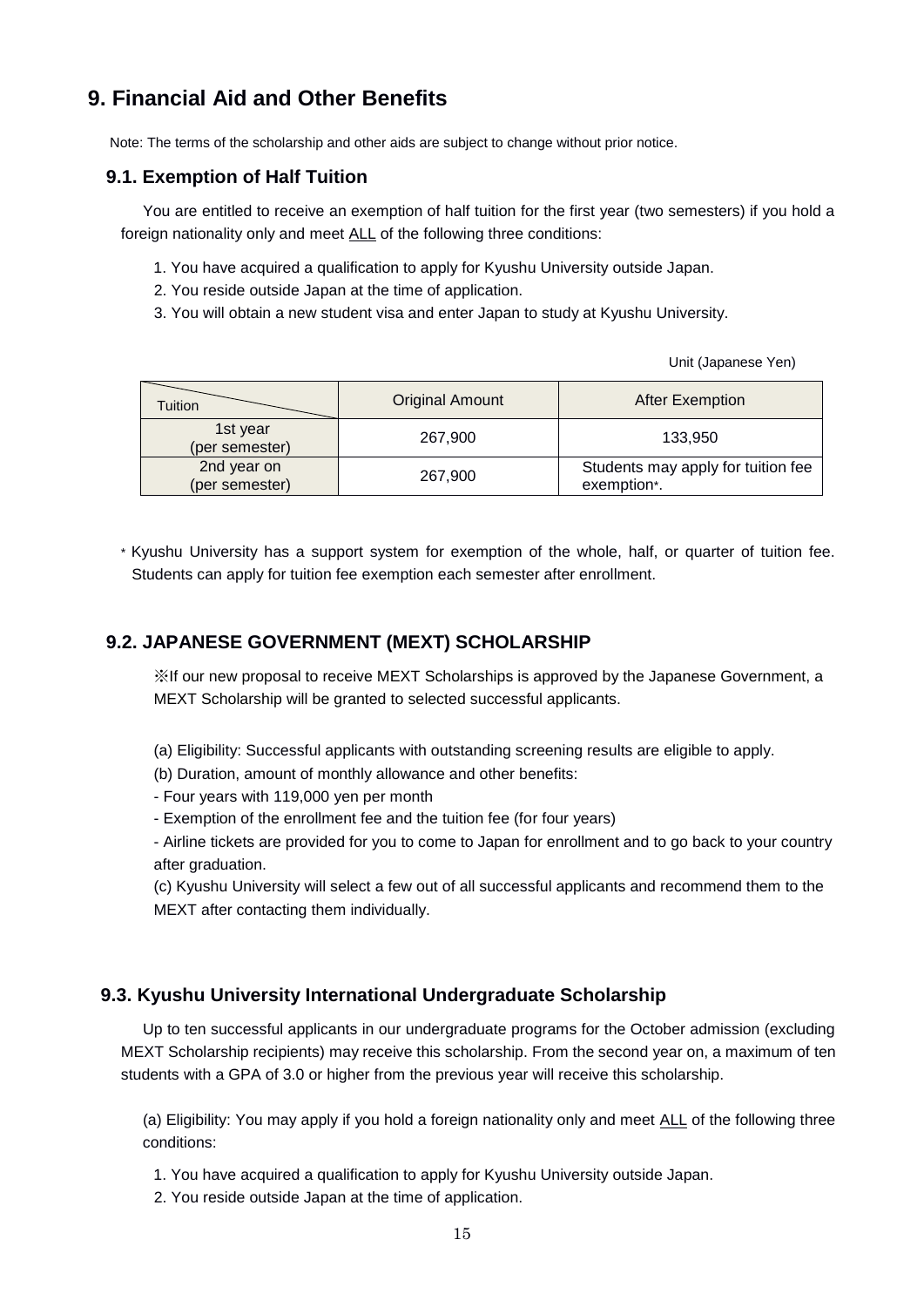3. You will obtain a new student visa and enter Japan to study at Kyushu University.

(b) Amount of monthly allowance: 60,000 yen per month

(c) How to apply: You can apply by filling out the section for scholarship application in the application form.

## **9.4. The Monbukagakusho Honors Scholarship for Privately Financed International Students**

Some successful applicants in our undergraduate programs for the October admission (excluding MEXT Scholarship recipients) may receive this scholarship.

- (a) Eligibility: Successful applicants who reside outside of Japan
- (b) Amount of monthly allowance: 48,000 yen per month for 6 months
- (c) How to apply: No application required. Kyushu University will recommend students with excellent examination results after enrollment.

#### **9.5. Dormitory**

All successful applicants will be guaranteed a room in a university dormitory for one year. The students themselves will be responsible for the rent (around 20,000 yen per month).

## **10. Tuition Fees**

Payment of tuition fee should be made by bank transfer from your bank account after admission to Kyushu University. The payments of tuition for Autumn and Spring Semesters are to be made in late October and late April, respectively. Payments have to be made by the deadline set by the University.

Unit (Japanese Yen)

#### 【Payment for the First Year】

With the exemption of half tuition:

| <b>Fees</b>                                                                                 | <b>Original Amount</b> | <b>Amount After</b><br>Exemption |
|---------------------------------------------------------------------------------------------|------------------------|----------------------------------|
| One time Enrollment Fee (payment period: March 29 - April<br>16, 2021, 11 p.m., Japan time) | 282,000                | 282,000                          |
| Tuition Fee for Autumn 2021                                                                 | 267,900                | 133.950                          |
| Tuition Fee for Spring 2022                                                                 | 267.900                | 133,950                          |
| Total Payment for 2021-2022                                                                 | 817,800                | 549,900                          |

Without the exemption of half tuition:

| Fees                                                                                        | <b>Original Amount</b> |
|---------------------------------------------------------------------------------------------|------------------------|
| One time Enrollment Fee (payment period: March 29 - April<br>16, 2021, 11 p.m., Japan time) | 282,000                |
| Tuition Fee for Autumn 2021                                                                 | 267,900                |
| Tuition Fee for Spring 2022                                                                 | 267,900                |
| Total Payment for 2021-2022                                                                 | 817,800                |

Notes:

1 The tuition fees listed above are subject to change without prior notice. New fees will be applied if changed.

2 The above fees do not include health insurance, alumni association fee, books, etc.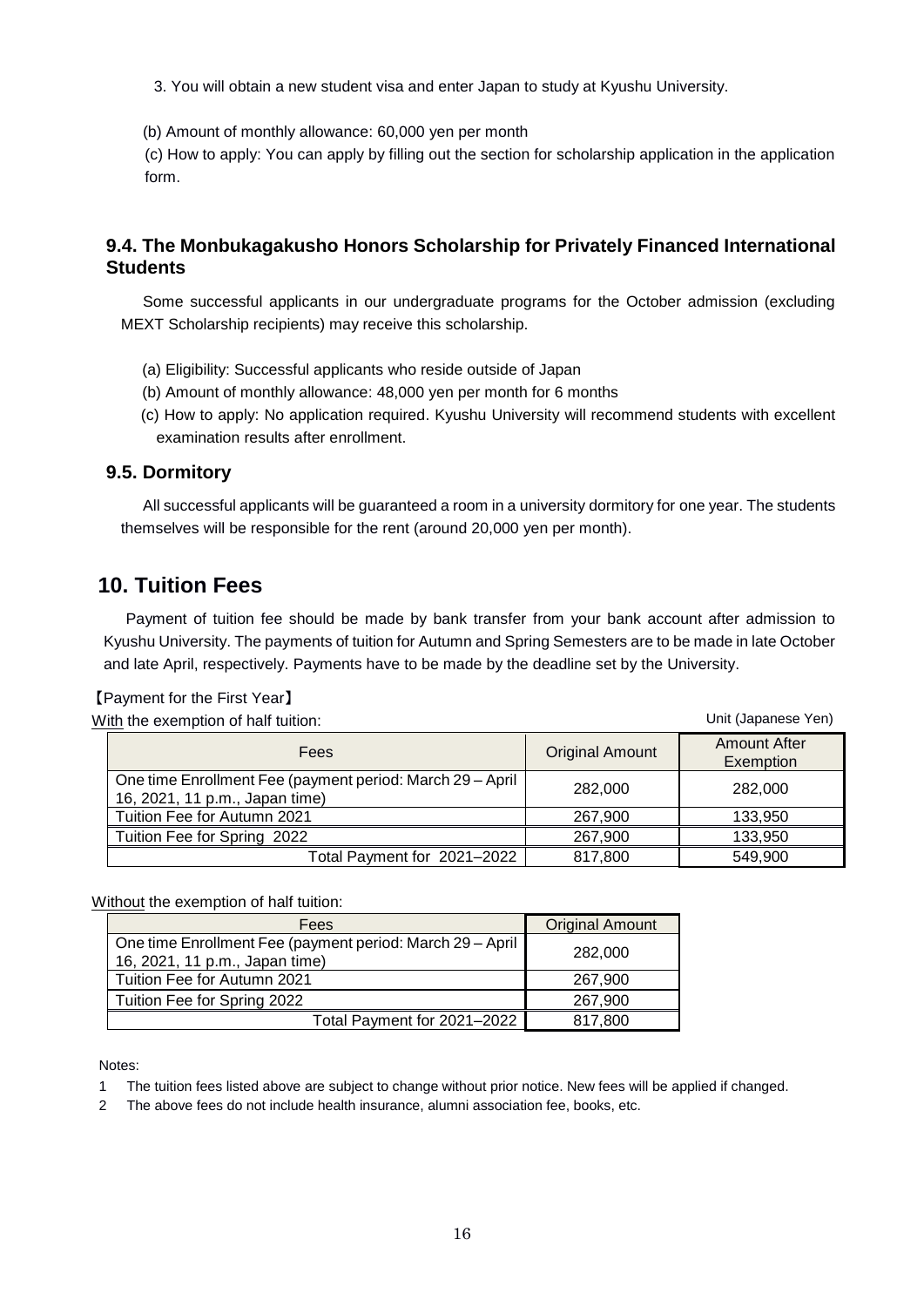# **11. Disclosure of Grades in the Admission Screenings 2021**

- (1) We will disclose grades given in the admission screenings 2021 upon request from the applicant him/herself. Overall grades given to you in the preliminary and secondary screenings will be disclosed respectively.
- (2) Documents required to make a disclosure request:
	- a. Grades Disclosure Request Form (available for download during the request period stated below) <http://www.kyushu-u.ac.jp/en/admission/faculty/foreign/foreign10/>
	- b. Photocopy of your valid ID
- (3) The applicant may make the disclosure request in person at the counter of the Admission Division at Kyushu University. We will accept your request during the period from October 1 to 29, 2021, except on Saturdays, Sundays, and public holidays. (Office hours: 9 a.m. to 5 p.m.)
- (4) Regarding those who live away from, or have some other reasons for not being able to come to Kyushu University, we will accept the request via post as well. Please send all the documents stated above as well as a self-addressed envelope with postal stamps (522 yen stamp if you reside in Japan, and 11 international reply coupons for overseas residents) to the address below via registered mail during the request period stated above.

## **Mailing Address**:

Admission Division of Student Affairs Department, Kyushu University 744 Motooka Nishi-ku, Fukuoka 819-0395 Japan

# **12. Other Important Information**

## **12.1. Additional Remarks about Application**

- (a) Once your application is accepted, the application fee will not be refunded.
- (b) E-mail/telephone inquiries regarding screening results will not be answered.
- (c) If there is any wrongdoing or misconduct related to your examination or application documents, your admission will be withdrawn.

## **12.2. Personal Information**

## **12.2.1. Use of Personal Information**

- (a) Personal information provided for your application will be used exclusively for the University's screening process and the following purposes:
	- The names, addresses and other information of successful applicants will be used for enrollment procedures.
	- **Test scores and other documents will be used to award scholarships.**
- (b) Academic records and other personal information used in the screening process will be retained by the University and used for statistical purposes, but the individual names will not be given.
- (c) Personal information provided for your application will not be used for any other purposes or provided to a third party without your permission, except in cases stipulated in Article 9 of the Law Concerning Preservation of Information Held by Incorporated Administrative Agencies, etc.
- (d) Please read the following page to know the privacy policy of Kyushu University.
- [http://www.kyushu-u.ac.jp/en/website/privacypolicy/](http://www.kyushu-u.ac.jp/en/website/privacypolicy)

## **12.2.2. Outsourcing**

Data processing of the information submitted for your application will be outsourced.

## **12.3. Visa Application Process**

For you to obtain any necessary documents to apply for a student visa, you will be required to submit a bank statement with balance more than enough for you to stay in Japan for 12 months, that is 960,000 yen (80,000 yen x 12).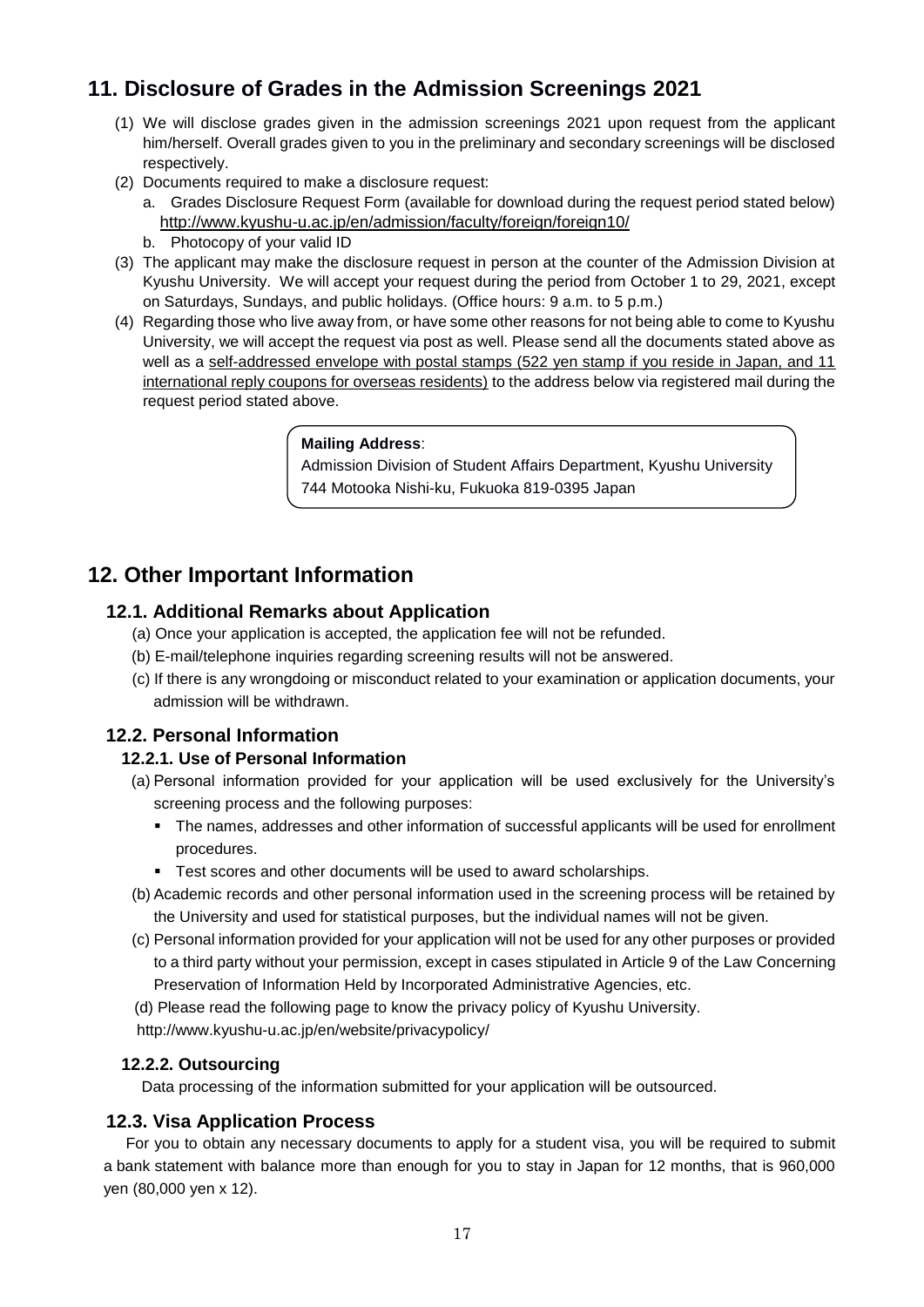## **12.4 Purchase/preparation of your personal computer**

At Kyushu University a laptop computer is considered an essential study tool. For example, such a computer will be used for writing reports, researching study materials, registering for classes, and so on. As a consequence, it is a condition that you should be in possession of such a computer while you are a student at Kyushu University, and you are advised to obtain such a computer before you come to Japan. Note that all Kyushu University students are able to install Microsoft Office and anti-virus software free of charge (subject to the compatibility of the operating system of your computer).